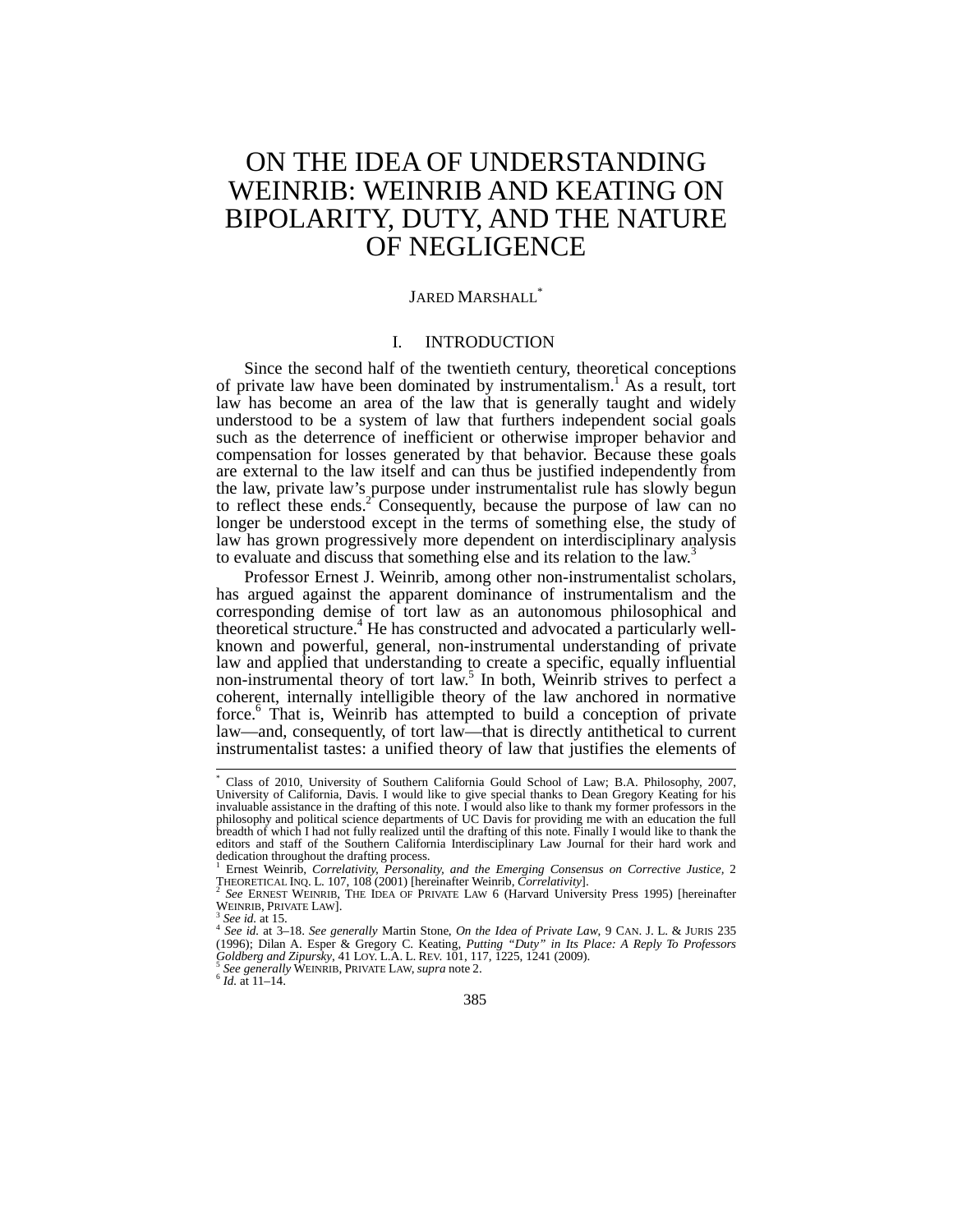our existing law and its varied and often disparate conclusions from within law itself, and that generates, through its own internal structure, definitive normative force.'

At its heart, Weinrib's general theory of private law relies upon the bipolar nature of the legally relevant relationships in private law and a Kantian conception of personality from which a further crucial idea of correlativity is derived.<sup>8</sup> His theory focuses on the basic features of all private law claims: a particular plaintiff sues a particular defendant and, if successful, that particular defendant remedies the damages done to that particular plaintiff directly.<sup>9</sup> This relationship functions as a form of corrective justice built upon a foundation of Kantian equality and a system of correlative rights and duties.<sup>10</sup> Ultimately, Weinrib reaches the conclusion that the breaching of a duty by the defendant that results in a correlative infringement of a plaintiff's right starts the wheels of corrective justice turning and results in the remedy—generally damages—paid directly from defendant to plaintiff so as to restore the plaintiff to its rightful position. $11$ 

Weinrib's specific theory of tort law and negligence rests on what he considers to be the essential features of our existing tort system: the bipolar relationship binding plaintiff and defendant and the centrality of causation.<sup>12</sup> While the importance of the bipolar relationship is a direct application of his general thoughts on private law to the more specific realm of torts, he holds the centrality of causation to be essential to our conception of tort law. Simply put, causation is essential to our conception of tort law because "liability in tort law depends on the defendant's having inflicted harm on the plaintiff."<sup>13</sup> Once these two elements are taken together and run through Weinrib's philosophical wringer, they ultimately result in an understanding of negligence such that liability only attaches procedurally when a particular defendant causes a particular type of harm in violation of a duty of reasonable care owed to a particular plaintiff, and only attaches normatively where the harm caused by the defendant is wrongfully caused and the harm suffered by the plaintiff is wrongfully suffered.<sup>1</sup>

While the above mentioned summaries are without a doubt entirely too vague and for that reason quite incapable of doing Weinrib's philosophy justice, even at this simplistic level it does not require much in the way of mental labor to perceive an apparent tension between Weinrib's general theory of private law and his specific theory of tort law and negligence. In the general theory of private law, a damages remedy follows a defendant's

 $^7$  *Id.* at 8-11.

<sup>&</sup>lt;sup>8</sup> Weinrib, *Correlativity, supra* note 1, at 107.<br>
<sup>9</sup> Ernest Weinrib, *Causation and Wrongdoing*, 63 CHI.-KENT L. REV. 407, 410 (1987) [hereinafter Weinrib, *Causation*].

Weinrib, *Causation*].<br><sup>10</sup> Ariel Porat, *Questioning the Idea of Correlativity in Weinrib's Theory of Corrective Justice, 2* THEORETICAL INQ. L. 161, 161 (2001).<br><sup>11</sup> WEINRIB, PRIVATE LAW, *supra* note 2, at 26.<br><sup>12</sup> Ernest Weinrib, *Understanding Tort Law*, 23 VAL. U. L. REV. 485, 494 (1989) [hereinafter Weinrib,

<sup>&</sup>lt;sup>12</sup> Ernest Weinrib, *Understanding Tort Law*, 23 VAL. U. L. REV. 485, 494 (1989) [hereinafter Weinrib, *Tort Law*].<br>*Tort Law*].<br><sup>13</sup> *Id.* <sup>14</sup> *See generally id.*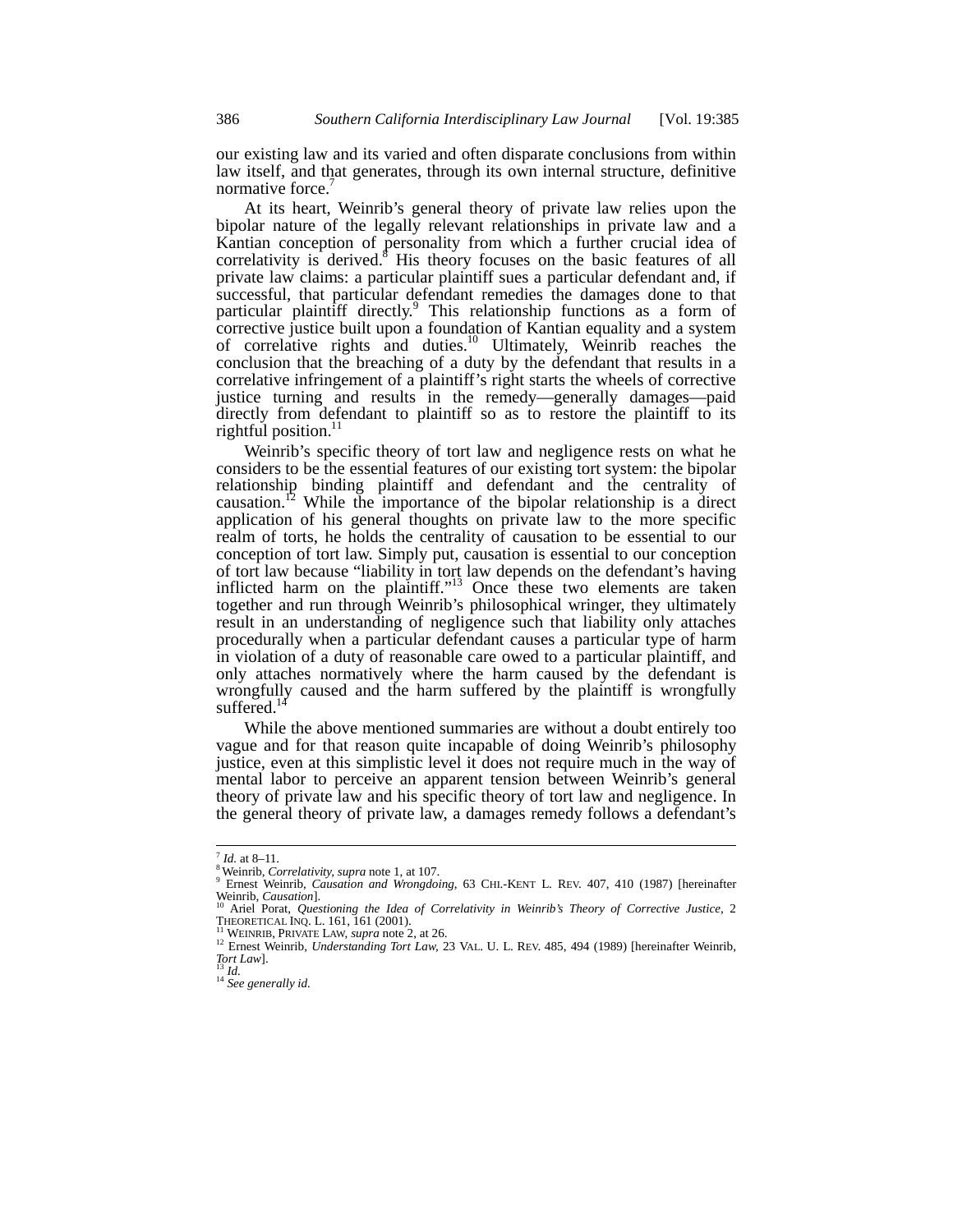breach of duty that results in a correlative harm to the plaintiff.<sup>15</sup> In the specific theory of tort law a damages remedy follows a defendant's breach of duty that results in a correlative harm to the plaintiff, only where the defendant acts wrongfully enough and where the plaintiff suffers wrongfully enough within the context of their bipolar relationship.<sup>16</sup> There are a certain number of plaintiffs who deserve compensation under the general theory but who do not deserve compensation under the specific theory. Whereas in the private law theory we are only concerned with a harm suffered by the plaintiff at the hands of the defendant, within the bounds of the specific theory a certain number of plaintiffs are being denied recovery against that harm simply because they did not suffer their harm wrongfully enough.

Upon initial inspection this tension might not seem like any tension at all. Private law and tort law are two different levels of abstraction upon the law; they are not the same thing and as such should obviously be expected to have differing results in certain scenarios. Indeed, we might recall the bull's eye patterned diagram so familiar to students in their first year of law school wherein a very small circle inscribed "tort law" sits within a larger circle inscribed "private law." There are necessarily points that fall within the circle of private law but that do not fall within the circle of tort law. Furthermore, we might understand that Weinrib views tort law as fundamentally concerned with torts as moral wrongs. Given that a tort is a wrong, it makes a certain amount of sense that a theory of tort law would bar recovery if the facts did not generate a situation wrongful enough to merit a remedy. Similarly, a general theory of private law could not coherently contain elements of wrongfulness given that certain claims under the broader scope of private law, such as breach of contract or trespass, are not necessarily such moral claims. The problem with this tension, however, does not lay with a mere concern over how certain claims are categorized or why either theory, taken independently, does or does not grant recovery in a given situation. The problem with this tension is that some claims that merit recovery under the general theory do not merit any recovery at all when slotted into the specific theory despite the lack of change in the relevant fact pattern. Winners under the general theory may lose everything when they are slotted into the specific theory despite the fact that the specific theory is an application of the general theory. Granted, however, that even this restatement is not without its rationalizations and justifications, it is ultimately not the exact contours of my above stated tension that are at issue. I have merely offered it as an illustration of the general uneasiness with which the two theories sit together. Applying the recent works of Gregory C. Keating, I posit that the uncomfortable fit between these two theories is indicative of greater problems at the heart of Weinrib's philosophy stemming from his particular requirements of bipolarity.

I will argue that negligence is not to be understood in the strongly, personally relational way that Weinrib asserts. Noting the distinction

<sup>&</sup>lt;sup>15</sup> WEINRIB, PRIVATE LAW, *supra* note 2, at 125–26.

<sup>&</sup>lt;sup>16</sup> Weinrib, *Tort Law, supra* note 12, at 513–15.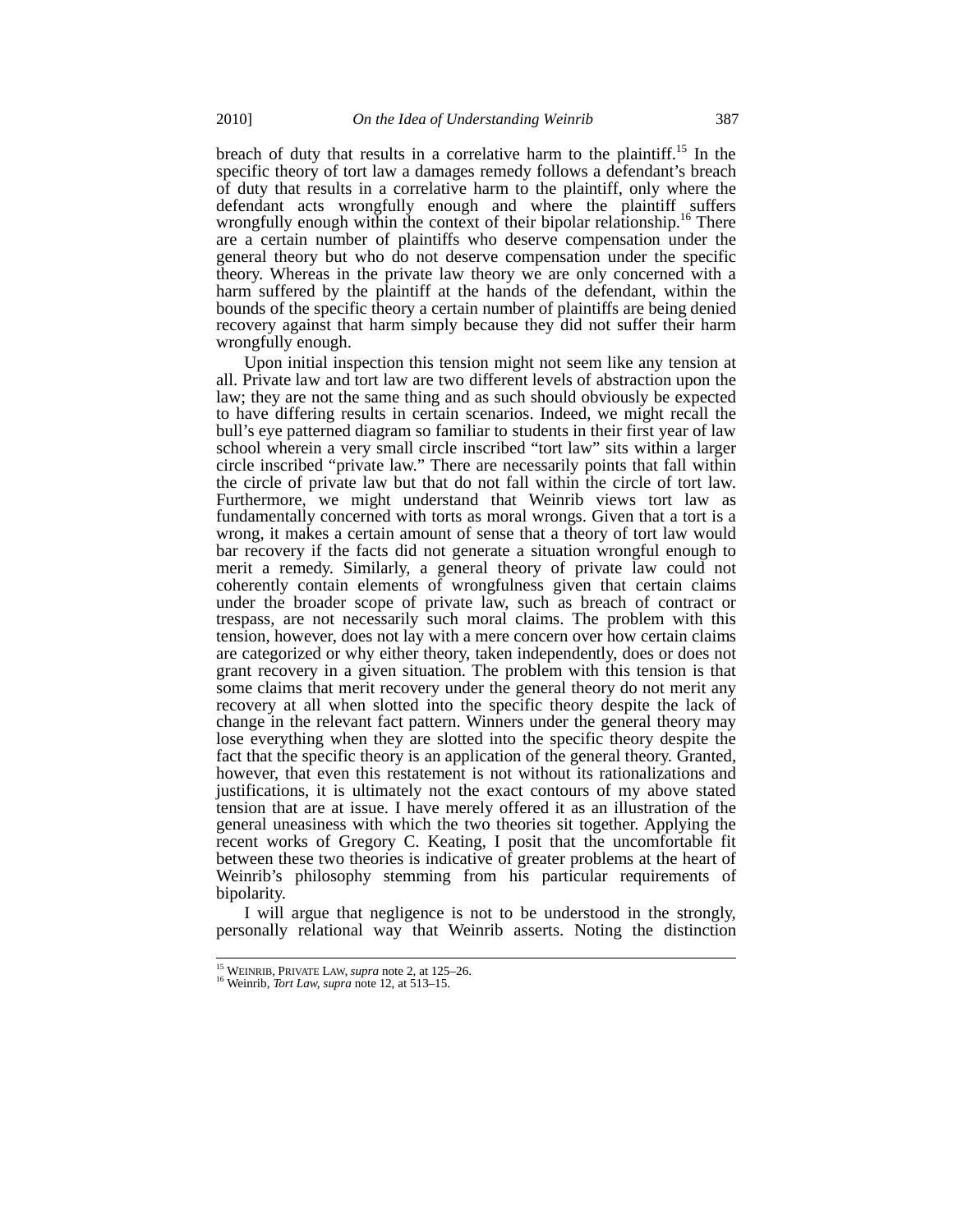between rights in personam and rights in rem, I will argue that it is Weinrib's strongly relational, in personam conception of negligence, the direct result of his notions of bipolarity and correlativity in private law, which generates the aforementioned tension between Weinrib's two theories as well as several other problems within Weinrib's philosophical structure of negligence law. The result of Weinrib's conception of duty in the strongly relational, in personam fashion is the collapse of the distinct elements of a negligence claim. His conception ultimately misunderstands duty by itself, blurs the line between duty and breach, and, in blurring the line between duty and breach, swallows proximate cause entirely. With these elements collapsed, Weinrib's theory loses considerable functionality as well as justificatory force in the face of claims for negligent infliction of emotional distress ("NIED").

In explicating these arguments, I will begin with the crucial task of unpacking and elucidating Weinrib's theories so that the key functional elements are more readily accessible. Next, I will present my interpretation of Keating's understanding of negligence. I will then place both theories within the context of *Palsgraf v. Long Island R.R. Co.*<sup>17</sup> in order to fully demonstrate how they function in the context of the now famous fact pattern and its equally famous majority opinion. In the context of *Palsgraf*, I will then apply Keating's arguments to Weinrib's theory and, in doing so, detail the aforementioned negative consequences of Weinrib's strongly relational conception of duty. Finally, I will then follow up Keating's line of argument and discuss the relative inability of Weinrib's theory to justify the court decisions relating to NIED in bystander cases and those relating to the mishandling of corpses.

### II. BIPOLARITYAND DUTY IN WEINRIB

#### A. GENERAL THEORY OF PRIVATE LAW

Weinrib's theories rely on a strong, personal concept of bipolarity. He derives this concept from observations made regarding private law generally.<sup>18</sup> Weinrib observes that, procedurally, in all private law claims, a particular plaintiff makes claims against a particular defendant regarding a harm done.<sup>19</sup> Similarly, he observes that, given various substantive doctrines of private law, "requirements such as the causation of harm attest to the dependence of the plaintiff's claim on a [harm] suffered at the defendant's hand."<sup>20</sup> Finally, he notes that private law claims that are successful require the particular defendant who caused the harm to provide a remedy directly to the particular plaintiff that was harmed by the defendant's behavior.<sup>21</sup> Thus, taken together, he concludes that the essential structure of all private law relationships is bipolar such that a particular plaintiff sues a particular defendant for a particular harm done to the

<sup>&</sup>lt;sup>17</sup> Palsgraf v. Long Island R.R. Co, 162 N.E. 99, 99 (NY 1928).<br><sup>18</sup> WEINRIB, PRIVATE LAW, *supra* note 2, at 18–19.<br><sup>20</sup> *Id.* at 1–2.<br><sup>21</sup> *Id.* at 10.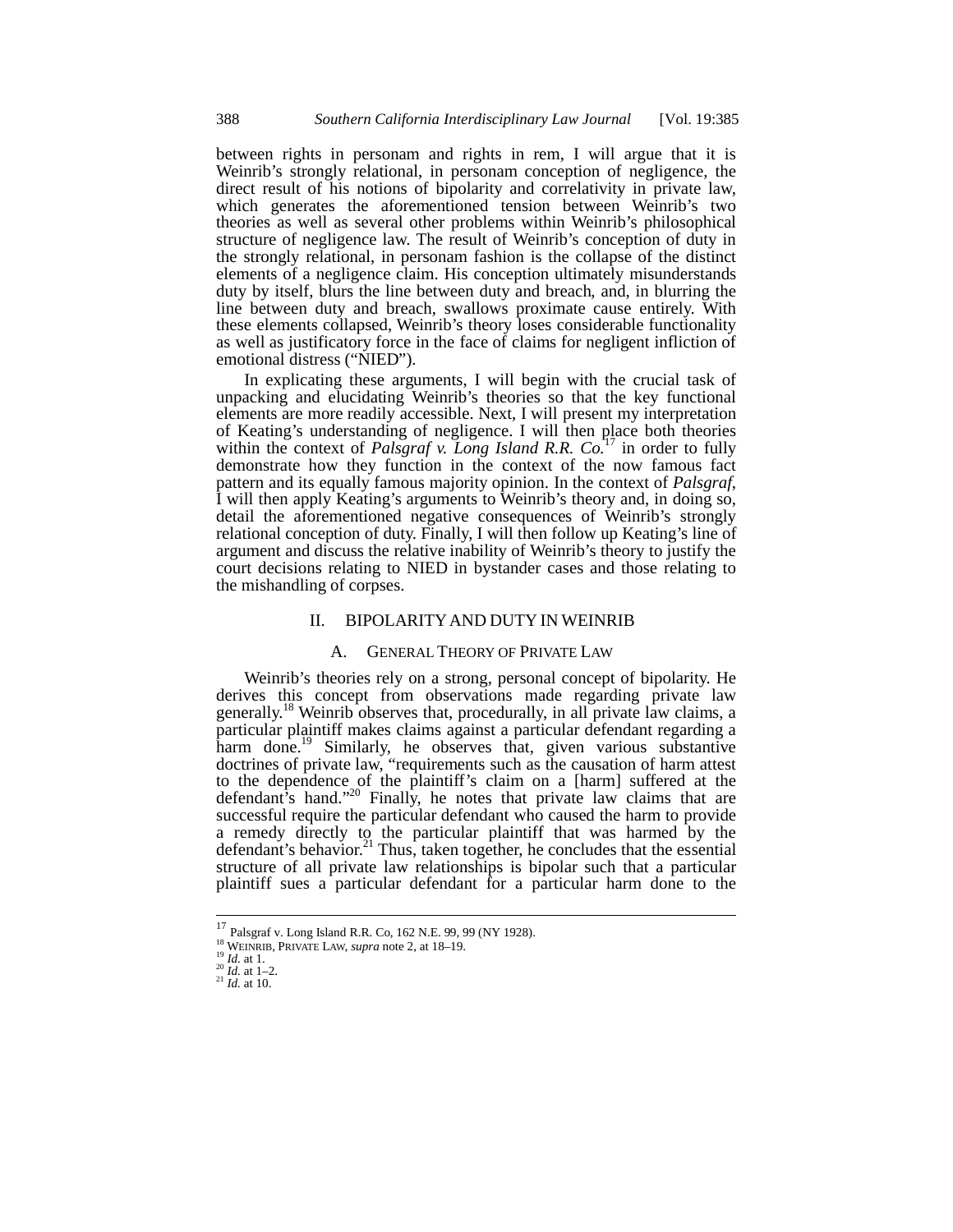plaintiff by the defendant, where, if successful, the result is that the defendant provides directly from his own pocket a remedy for the harm he caused the plaintiff.<sup>22</sup> Weinrib's theory of private law is largely an attempt at justifying this form of relationship without resorting to instrumental means.<sup>23</sup> He ultimately relies on three distinct but related concepts to do so: corrective justice, Kantian personality, and normative correlativity.

#### 1. *Corrective Justice*

Weinrib argues that corrective justice is the form of private  $law<sup>24</sup>$  He asserts that corrective justice provides the underlying framework of the bipolar relationship inherent in private law relationships. More specifically, he relies on Aristotle's conception of corrective justice as "the unifying structure that renders private law relationships immanently intelligible."

Aristotle's account of corrective justice is the earliest and, according to Weinrib, the definitive statement of private law relationships.<sup>26</sup> Aristotle observed that "justice is effected by the direct transfer of resources from one party to the other," and that the resources transferred represent both the plaintiff's harm and the defendant's act that caused the harm.<sup>27</sup> Thus, Aristotle's conception of the private law relationship is to be understood such that the harm and the direct transfer of resources that undoes that harm constitute "a single nexus of activity and passivity where actor and victim are defined in relation to each other."<sup>28</sup>

Aristotle's corrective justice functions in transactions between individuals, and, like much of Aristotle's philosophy, functions in quantitative terms.<sup>29</sup> It starts from a baseline of initial equality with each individual, whether a willing or unwilling party to the transaction, controlling what rightfully belongs to that individual.<sup>30</sup> Corrective justice is required when a quantity that rightfully belongs to one party is subsequently illegitimately possessed by the other party and, as a result, must be shifted back to the rightful owner.<sup>31</sup> Corrective justice is thus ultimately concerned with incidents wherein one party gains at the other's  $expense.<sup>3</sup>$ 

It is this aspect of Aristotle's conception of corrective justice, which results in the understanding relevant to private law that the actor's infliction of harm and the victim's suffering of harm, as well as the individual agents themselves, are linked together in a single, coherent bipolar relationship. Because the actor has gained what the victim lost, simply removing the actor's gain or restoring the victim's loss is an insufficient remedy.<sup>33</sup> Were

 $\frac{22}{23}$  See id.<br>
<sup>23</sup> Id. at 11. 24 Id. at 14.<br>
25 Id. at 15, 19.<br>
26 Id. at 56.<br>
27 Id.<br>
28 Id.<br>
29 Id. at 58–63.<br>
31 Id. at 62–63.<br>
32 Id. at 63.<br>
33 Id.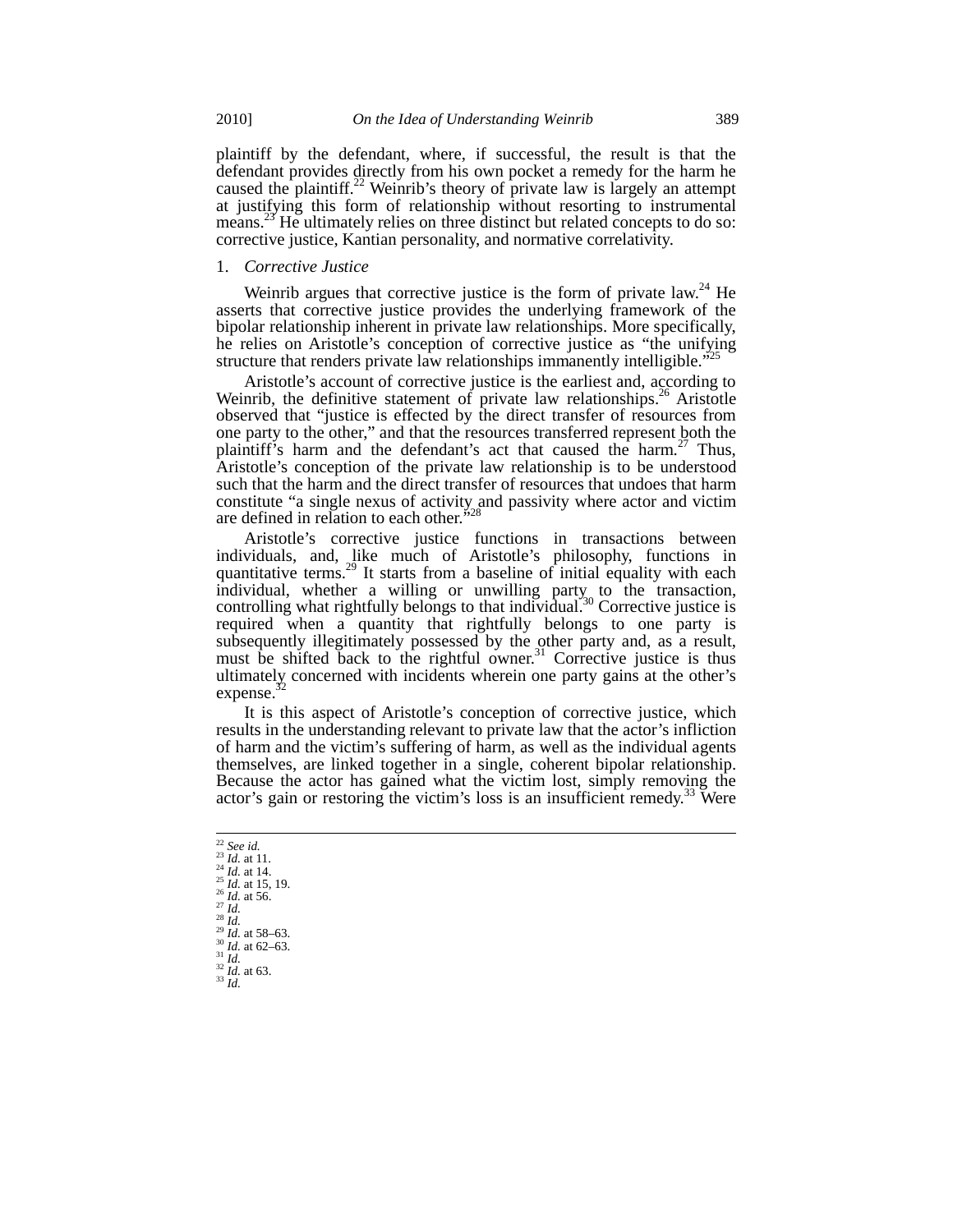the actor's gain removed, the victim would still be at a loss relative to the initial baseline of equality.<sup>34</sup> Similarly, were the victim's loss removed, the actor would still reap a gain relative to the initial baseline of equality.<sup>35</sup> Thus, unjust gain and loss are not independent changes in status ascribed to the agents as individuals.<sup>36</sup> They cannot justly be addressed on a separate basis and must be addressed as a single, undivided unit. Therefore, corrective justice and private law relationships require a direct transfer of resources from the actor-defendant to the victim-plaintiff.<sup>3</sup>

Taken by itself, however, this foundational understanding of private law's form is insufficient for Weinrib's purposes. While it adequately captures the basic structure of private law relationships, it is inherently lacking a functional normative element.<sup>38</sup> That is, while Aristotle's account gives Weinrib a strong procedural description of private law relationships, it lacks the strong normative element that Weinrib requires to serve as the foundation of his non-instrumentalist theory.

Aristotle rests the normative force of his conception on the initial equality of the parties and the subsequent illegitimate deviation from that starting point.<sup>39</sup> Aristotle himself, however, does not discuss this initial equality in any type of clear detail.<sup>40</sup> The extent of his discussion is an opaque passage that reads in translation:

Whether a worthy person has taken something from an unworthy person or vice versa, makes no difference nor whether a worthy or worthless person has committed adultery; but the law looks to the difference in the harm alone, and it treats them as equals, if the one commits and the other suffers injustice, and if the one has inflicted harm and the other has suffered harm.<sup>4</sup>

Weinrib reasons that this sentence references three crucial elements of corrective justice: first, that corrective justice functions without regard to social rank or moral character; second, that it regards the transacting parties as equals; and third, that it "focuses on the immediate relationship of doer to sufferer."<sup>42</sup> In order to make the equality element of Aristotle's theory carry the normative weight of Weinrib's theory, Weinrib must address a form of equality that is integrated "with corrective justice's abstraction from particularity and with the correlativity of doing and suffering."<sup>43</sup> He does so through the structure of Kantian personality within Kant's concept of the right. $44$ 

<sup>42</sup> *Id.* at 81. <sup>43</sup> *Id.* <sup>44</sup> *Id.*

 $^{34}$   $\mathit{ld}$ 

<sup>&</sup>lt;sup>35</sup> *Id.* at 63.<br>
<sup>35</sup> *Id.* 37 *Id.*<br>
<sup>37</sup> *Id.* <sup>37</sup> *Id.* 40 *Id.* at 77.<br>
<sup>40</sup> *Id.* at 77.<br>
<sup>41</sup> *Id.* at 77 (*quoting* ARISTOTLE, NICHOMACHEAN ETHICS 1132a2–1132a6 (Martin Ostwald trans., Macmillan Publishing Co. 1962)).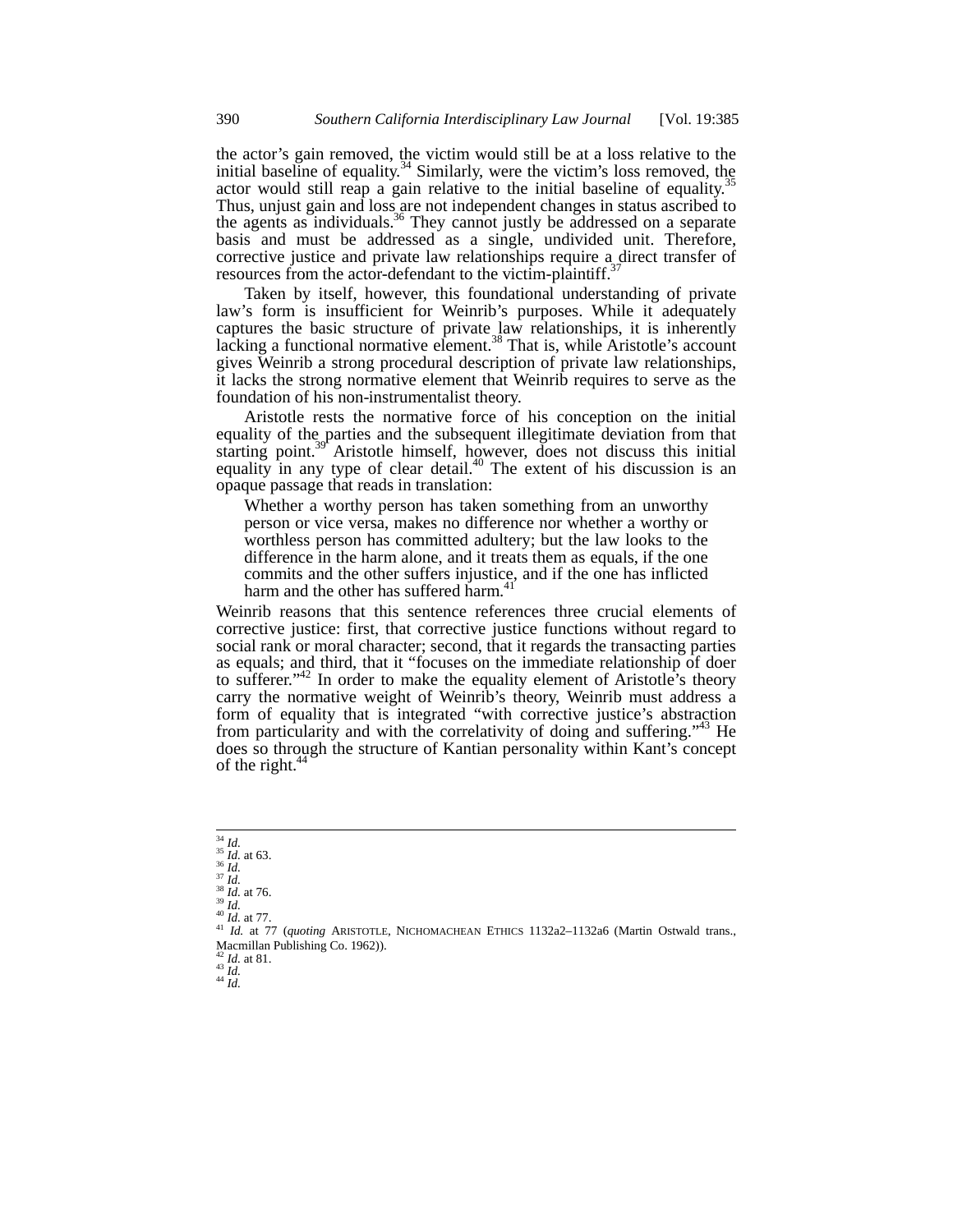#### 2. *Kantian Personality*

Kant's concept understands right as the result or "juridical manifestation" of self-determining agency.<sup>45</sup> Self-determining agency was understood in part by Kant to be the ability of an agent to will consequences into reality without being controlled by the influence of the particular circumstances of that agent's situation.<sup>46</sup> Therefore, because this ability partly defines self-determining agency under Kant's concept of the right, each self-determining agent is equal with regard to this ability of free choice.47 That is, every self-determining agent (a self-determining agent being the only subject with which agency law would be validly concerned) is equal to every other self-determining agent with regard to his or her ability to will consequences into being, but without regard to his or her particular circumstances. Instead of his circumstances determining consequences, according to Kant, a self-determining agent has access to practical reason to will consequences into reality.48 Practical reason is the self-determining agent's ability to will consequences as the result of a causality of concepts which, because the result is the mere consequence of a causal chain, allows the agent to function in harmony with the categorical imperative.<sup>49</sup> Taken together, free choice and practical reason comprise Kant's conception of freedom of the will.<sup>51</sup>

Free will and external relationships, relationships of the sort that corrective justice is concerned with, are combined under the concept of right. Right is "the sum of conditions under which the choice of one can be united with the choice of another in accordance with a universal law of freedom."<sup>51</sup> According to Weinrib, Kant is able to derive his own understanding of private law from this principle, and Weinrib relies on this derivation to trace the normative character of private law forward into our institutionalized practice. For the purposes of this discussion, however, we are ultimately concerned only with the most fundamental normative supports of Weinrib's theory. Thus, while Weinrib's analysis and integration of Kant's derivation is key to justifying the application of Weinrib's theory of private law, my analysis here will focus only on the starting point of Weinrib's argument. That starting point is similarly derived from the concept of right.

According to the concept of right, "all that is in question is . . . whether the action of one of the two parties can be united with the freedom of the other in accordance with a universal law."<sup>52</sup> Thus, the concept of right is concerned with bipolar relationships and the relationship of one agent's harmful actions and the other agent's resultant suffering.<sup>53</sup> That is, because

 $\frac{52}{53}$  *Id.* at 98.

 $^{45}$   $\mathit{Id.}$ 

<sup>45</sup> *Id.* 46 *Id.* 47 *Id.* at 90. 48 *Id.* 49 *Id.* at 90–91. 50 *Id.* at 91.

<sup>51</sup> *Id.* at 95 (*quoting* IMMANUEL KANT, THE METAPHYSICS OF MORALS 56 (Mary Gregor trans., Cambridge University Press 1991)).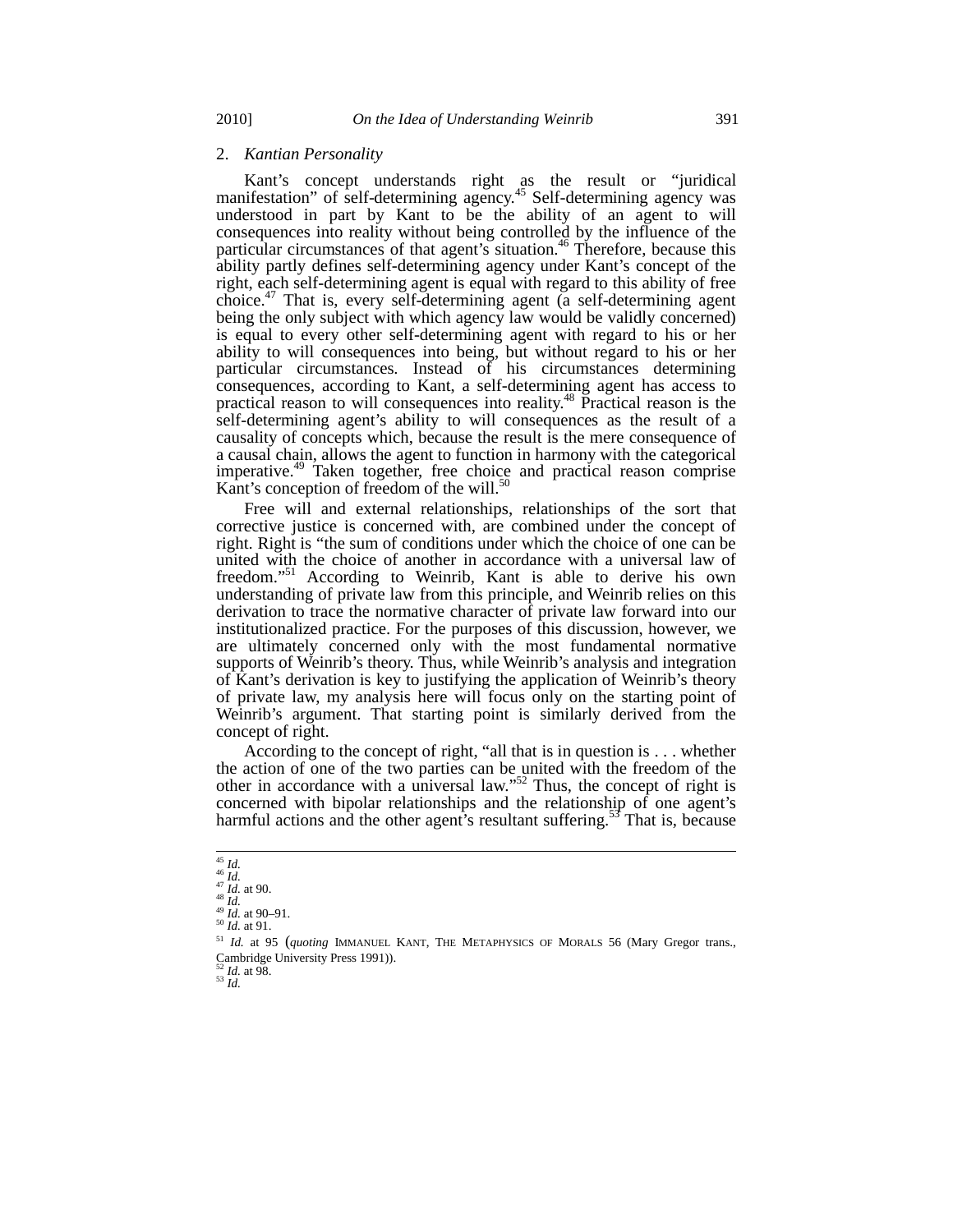the self-determining agents involved are equal in regards to their free wills, any action taken in the course of freedom by one must be consistent with the freedom of the other. $54$ 

Thus, Kantian personality acts to fill in the gaps of Aristotle's theory of corrective justice and lends normative support suitable to withstand the weight of Weinrib's own, larger theory. Recalling Aristotle's sentence regarding the normative aspect of his own theory: given the integration of Kantian personality, corrective justice is able to function without regard to social rank or moral character because the self-determining agents involved in the relevant relationships are necessarily capable of abstracting themselves and their behavior from such concerns; the integration of Kantian personality results in the recognition of the transacting parties as equal free willing beings; and finally, given the resultant concept of right, Kantian personality provides normative support for corrective justice to be concerned with the immediate relationship of doer and sufferer.

## 3. *Correlativity*

The third key aspect of Weinrib's theory relates to the inner workings of his Aristotelian structure of corrective justice and the integration of Kantian right. Aristotle's form of corrective justice is dependent on the correlativity of gains and losses between the parties to a transaction. $55$ Weinrib argues that these gains and losses are to be understood as normative gains and losses, as opposed to factual ones, and that, as such, the correlativity of normative gain and loss can be understood as a correlativity of Kantian rights and duties.<sup>5</sup>

Weinrib makes a distinction between factual and normative gains and losses. A factual gain or loss is a change in a person's holdings relative to what that person holds immediately prior to the gain or loss.<sup>57</sup> Thus, an increase in a person's immediate holdings is a factual gain and a decrease in a person's immediate holdings is a factual loss.<sup>58</sup> In contrast, a normative gain or loss occurs in the context of the norms of corrective justice.<sup>59</sup> "In their normative aspect, gains and losses involve a comparison between what one has and what one should have through the operation of those norms."<sup>60</sup> Thus, a normative gain is affected when one of the transacting parties ends up with more than they should have under those norms, and a normative loss is effected when one of the transacting parties ends up with less than they should have under the operation of those norms. $61$  The difference is essentially one of baselines.<sup>62</sup> A factual gain or loss is measured against the preexisting condition of the agent's immediate

 $^{\rm 54}$   $ld.$ 54 *Id.* 55 *Id.* at 114. 56 *Id.* at 115. 57 *Id.* 58 *Id.* 59 *Id.* at 18–19. 60 *Id.* at 115. 61 *Id.* at 115–16. 62 *Id.* at 116.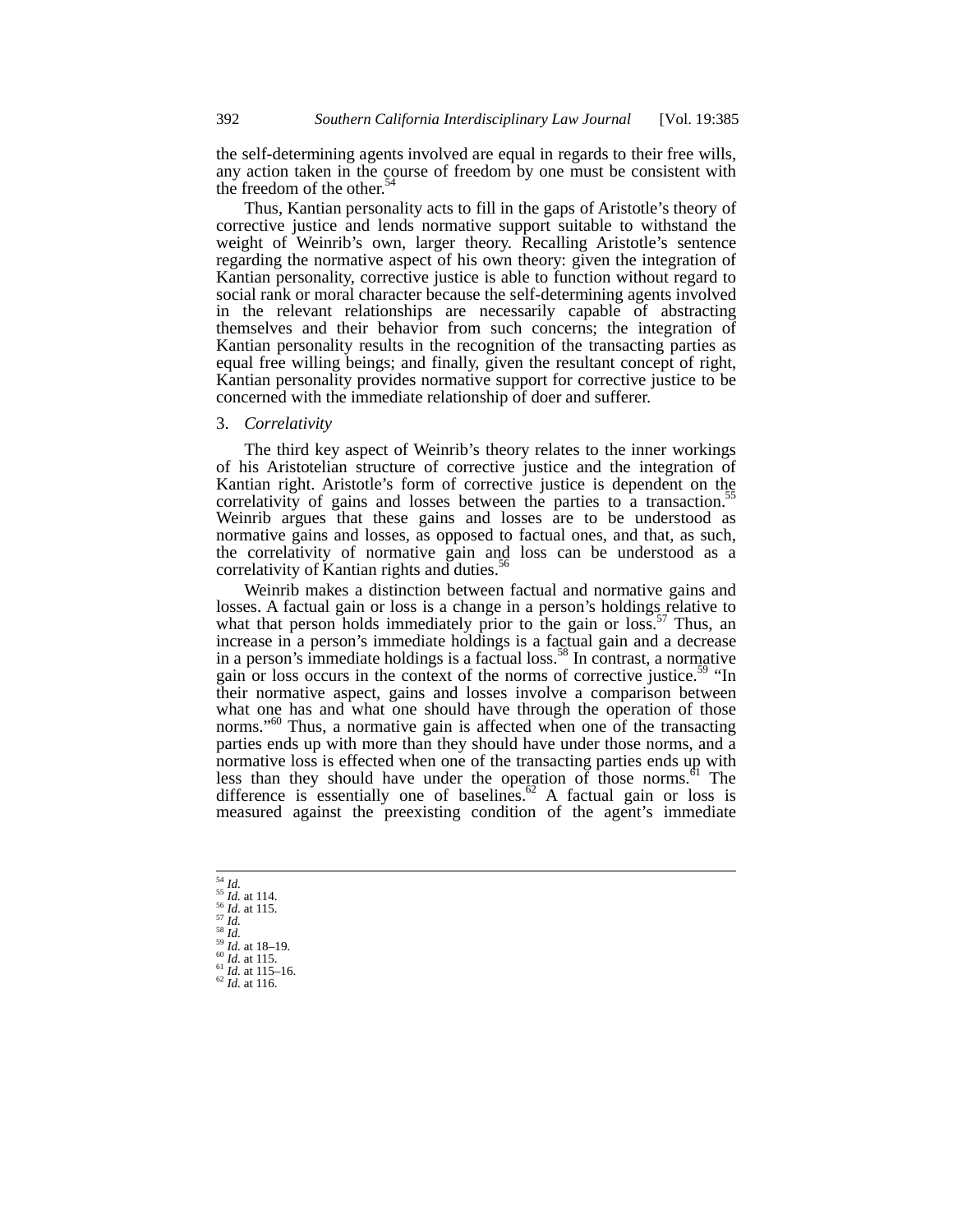holdings. $^{63}$  A normative gain or loss is measured against that agent's due within the relationship. $64$ 

Corrective justice requires a correlativity of normative gain and normative loss.<sup>65</sup> To trigger the remedial consequences of corrective justice, a transaction must be able to be regarded as generating a surplus for the defendant and a deficit for the plaintiff relative to their due according to the norms of corrective justice.<sup>66</sup> As a result, liability for a loss in the plaintiff's holdings is not based on a parallel and equal gain in the defendant's holdings.<sup>67</sup> That type of relationship would result from a correlativity of factual gains and losses.68 Instead, a correlativity of normative gain and loss focuses on the defendant having unjustly inflicted that loss; the defendant having received more than the norms of corrective justice would allow in a transaction with the plaintiff. $69$  Similarly, "the plaintiff recovers the defendant's gain not when the plaintiff has suffered merely a factual loss but when the defendant's enrichment represents an injustice to the plaintiff." $\frac{1}{2}$ 

According to Weinrib, in order to satisfy correlativity the considerations at work in a scheme of Aristotelian corrective justice with the integration of Kantian personality must be "unifying, bipolar, and expressive of transactional equality."<sup>71</sup> They must be unifying in that for a normative loss and gain to be correlative, the same norm must be the baseline for both.<sup>72</sup> They must be bipolar in the sense that, "because one party's normative gain is the other's normative loss," they must exactly link two parties in a relationship.<sup>73</sup> Finally, they must express transactional equality in that they accord a preferential position to neither the party receiving the gain nor the party suffering the loss. $\frac{7}{4}$ 

Kantian right applied to the corrective justice of private law satisfies these requirements of correlativity.<sup>75</sup> Kant's principle that "one person's action be united with the other's freedom in accordance with practical reason" treats the relationship between the parties at issue as unified, bipolar, and transactionally equal.<sup>76</sup> Unity is present because the concept of

 $\frac{63}{64}$  *Id.*<br> $\frac{64}{16}$  *Id.* at 115.

<sup>&</sup>lt;sup>63</sup> *Id.*<br>
<sup>64</sup> *Id.*<br>
<sup>65</sup> *Id.*<br>
<sup>66</sup> *Id.*<br>
<sup>66</sup> *Id.*<br>
<sup>66</sup> *Id.*<br>
<sup>70</sup> *Id.*<br>
<sup>70</sup> *Id.*<br>
<sup>70</sup> *Id.*<br>
<sup>72</sup> *Id.*<br>
<sup>72</sup> *Id.*<br>
<sup>72</sup> *Id.*<br>
<sup>72</sup> *Id.*<br>
<sup>74</sup> *Id.*<br>
<sup>74</sup> *Id.*<br>
<sup>74</sup> *Id.*<br>
<sup>74</sup> *Id.*<br>
<sup>74</sup> *Id.*<br>
<sup>174</sup> related to the social contract, it can be argued that Kantian philosophy actually leads more validly to a multi-polar form of private law. Because of the nature of people as free and equal beings, no one person's will can bind any other person's will. Only the general will of the (united) people can form law capable of binding individuals. In order to create private law doctrines that apply from one particular party to another particular party, in tort for example, the general will would first have to establish a more general institution of tort law. In creating the institution of tort law, it can be argued, the general will would have to bind everyone to everybody else with regard to the primary rights and duties of tort law before permitting individual torts. At the very least, we see in this argument the potential in Kant's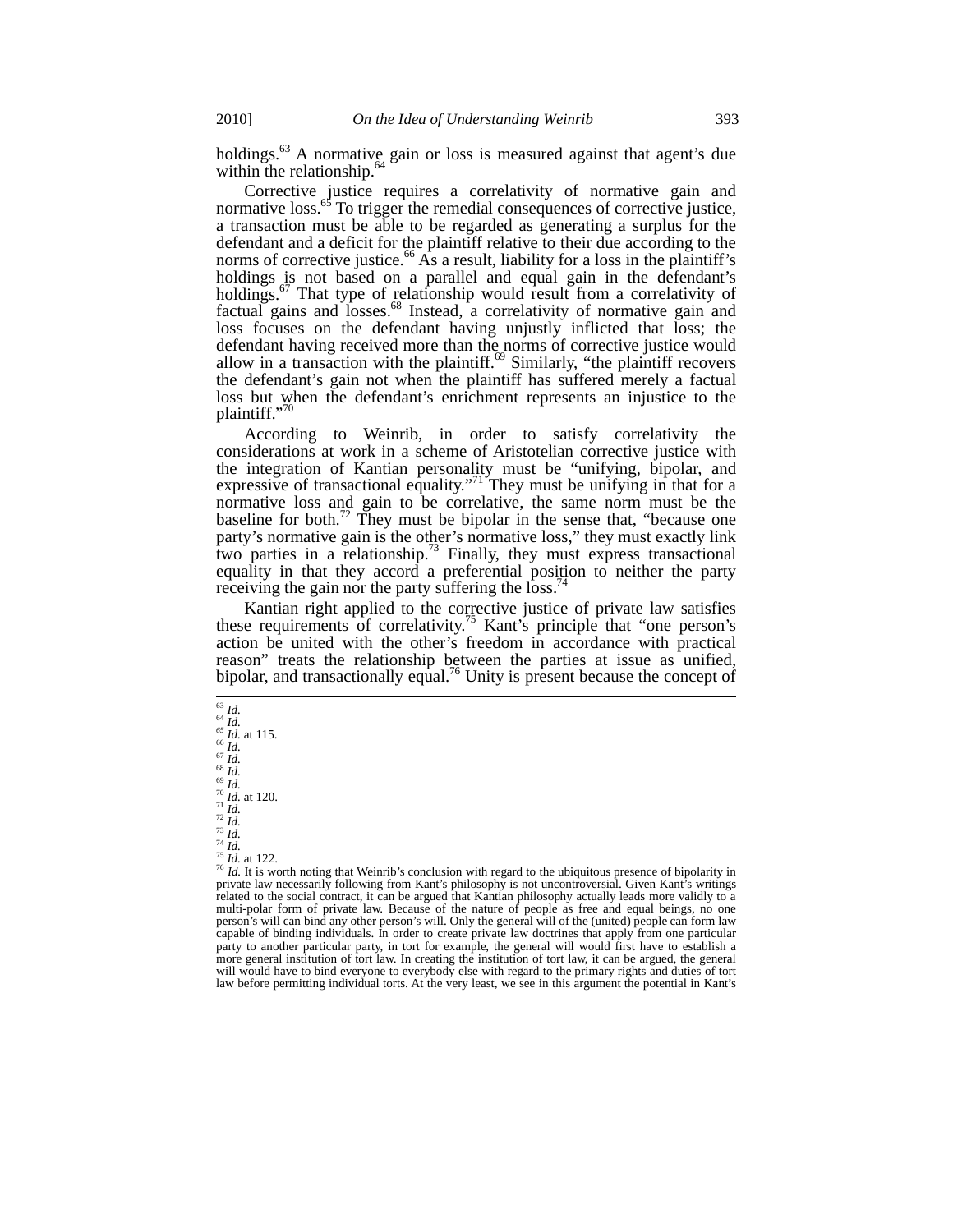the right connects the relationship of the parties and the juridical structures bearing upon it.<sup>77</sup> Bipolarity is present because of the focus on the connection between the doer of harm and the sufferer of harm.<sup>78</sup> Transactional equality is present given the equal moral standing Kantian right accords the interacting parties.<sup>7</sup>

Weinrib identifies the specific form of correlativity within the ctures and derivations of Kantian right as that of right and duty.<sup>80</sup> As structures and derivations of Kantian right as that of right and duty.<sup>8</sup> previously mentioned, Kantian right requires that one agent's actions be consistent with the other's freedom. Under Kantian philosophy, every agent has a set of rights implicit in their inherent freedom.<sup>81</sup> According to Weinrib's interpretation of Kant, "an act is consistent with another's freedom when it is compatible with," and thus non-violative of that other person's rights.<sup>82</sup> Consequently, every agent has a correlative set of duties prohibiting that agent from violating those rights implicit in every other agent's freedom. Therefore, under Kantian right, every agent is accorded a set of rights enabling that agent to act freely but obligated by way of correlative duties to not act under that freedom so as to violate the rights of other agents.<sup>83</sup>

Plaintiff and defendant are thus linked in a bipolar relationship through a right on the plaintiff's part, and a corresponding duty on the defendant's part. The right represents the moral position of the plaintiff, while the duty represents the moral position of the defendant. Plaintiff and defendant, and right and duty, are thus locked together in a procedural and normative embrace of a bipolar relationship because "the content of the right is the object of the duty."<sup>84</sup> Weinrib articulates the ultimate consequence of this conclusion as functioning so that:

The defendant realizes a normative gain through action that violates a duty correlative to the plaintiff's right; liability causes the disgorgement of this gain. The plaintiff realizes a normative loss when the infringed right is within the scope of the duty violated; liability causes the reparation of this infringement. Since the normative gain is morally correlative to the normative loss, disgorgement of the gain takes the form of reparation of the loss. And because of the mutual moral reference of the infringement of the right and the breach of the duty, the amount of the gain is necessarily identical to the amount of the loss. Hence the transfer of a single sum annuls both the defendant's normative gain and the plaintiff's normative loss.<sup>85</sup>

philosophy for multi-polar relationships in private law through the institution of a system of tort law. While this line of argument is intriguing and has the potential to destabilize the theoretical structure of Weinrib's argument, it is ultimately beyond the scope of this note. *See generally* IMMANUEL KANT, BASIC WRITINGS OF KANT 419 (Allen W. Wood ed., Modern Library pbk. ed., 2001).<br>
<sup>78</sup> WEINRIB, PRIVATE LAW, *supra* note 2, at 122.<br>
<sup>79</sup> Id.<br>
<sup>80</sup> Id.<br>
<sup>80</sup> Id.<br>
<sup>81</sup> Id.<br>
<sup>82</sup> Id.<br>
<sup>82</sup> Id.<br>
<sup>82</sup> Id.<br>
<sup>82</sup> Id.<br>
<sup>82</sup> Id.<br>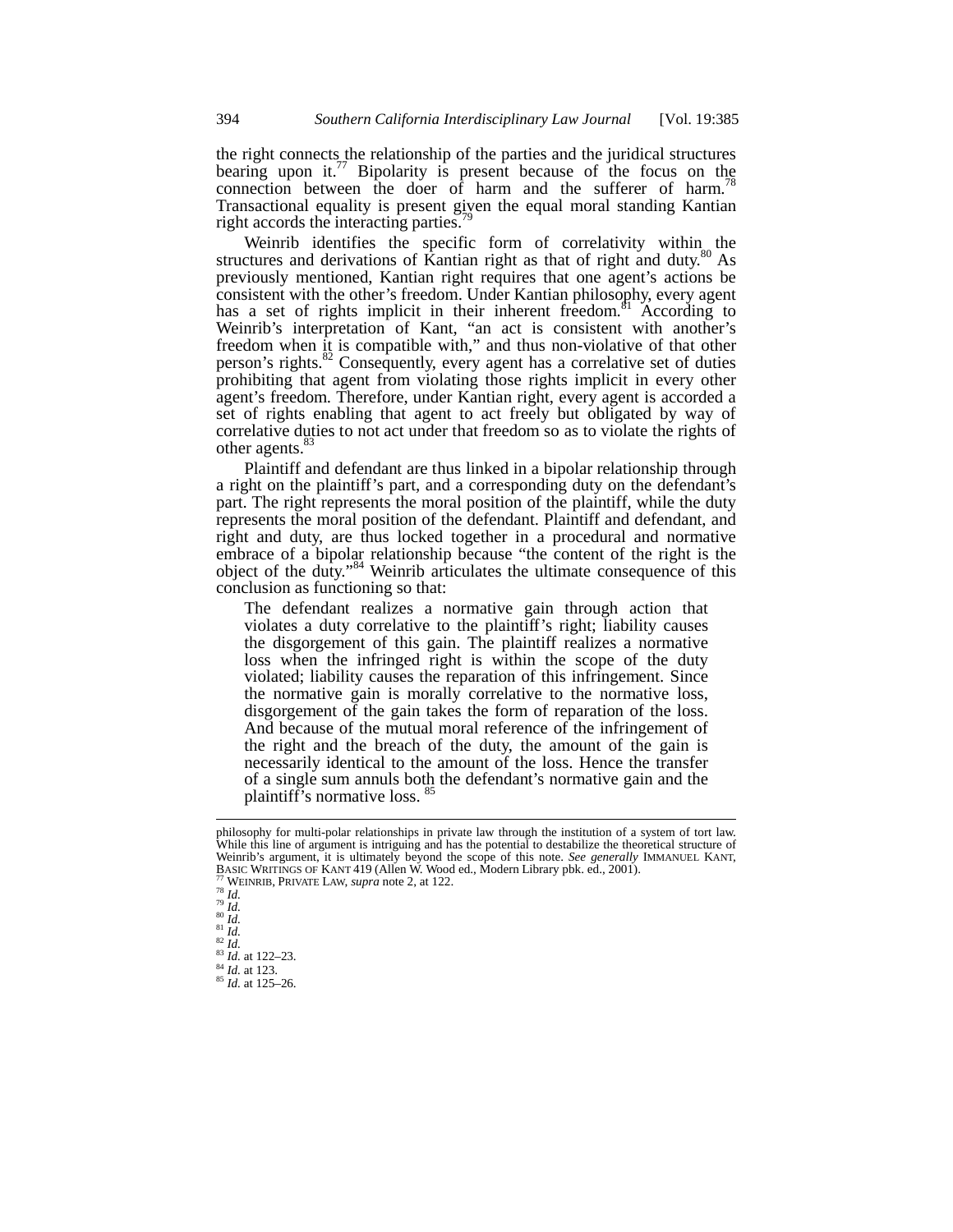This functions as the articulated essence of Weinrib's understanding of private law, for the essential summation of the aforementioned procedural and normative elements are at the heart of his theory. We will now turn our attention to the specific theory of our discussion: Weinrib's conception of negligence. Here we will see how Weinrib applies the elements at the heart of his understanding of private law to a specific theory of negligence.

#### B. SPECIFIC THEORY OF NEGLIGENCE

### 1. *Normative Structure*

Whereas Weinrib's general non-instrumental theory of private law relies on concepts of bipolarity and Kantian personality, his specific understanding of negligence relies on the concepts of bipolarity and causation. When taken in the context of being an application of his general non-instrumental theory, however, Weinrib's concept of causation appears to function as both the traditional notion of causation necessary to any discussion of negligence law as well as a convenient structure housing the normative, and indeed Kantian, machinery of Weinrib's specific theory. For Weinrib, "causation refers to a sequence stretching from the defendant's act to the plaintiff's injury."<sup>86</sup> It is a bridge, both normatively and factually, between defendant's act and plaintiff's injury. $87$  It is a bridge wherein "defendant's act is understood from the standpoint of its potential for injuring the plaintiff, and the injury for which the plaintiff recovers is a materialization of that potential."<sup>88</sup> In this way, according to Weinrib, causation unites, in a single unbroken process, the defendant and the plaintiff as doer and sufferer of the same harm.<sup>89</sup>

Doing and suffering are thus necessarily correlative in negligence actions given Weinrib's conception of causation. Wrongful doing and suffering are only understood through the bipolar relationship, which they necessarily establish together.<sup>90</sup> A wrongful doing that results in no suffering does not fall in the purview of a negligence claim.<sup>91</sup> Similarly, negligence is not concerned with suffering that is not the result of some wrongful doing. $92$  For this reason, doing and suffering must be taken as one normative unit and any "justificatory consideration" must pertain to both the doing and suffering of the harm. $93$ 

Because doing and suffering are necessarily correlative, and because any justificatory consideration must pertain to both the doing of the harm by the defendant and the suffering of the harm by the plaintiff, negligence must have a normative structure that reflects these considerations.<sup>94</sup> As argued in his general theory, Weinrib again concludes that a normative correlative structure is captured by a system of rights of duties. As such, the

<sup>&</sup>lt;sup>86</sup> Weinrib, Tort Law, supra note 12, at 512.

<sup>&</sup>lt;sup>87</sup> *Menrib, Iort Law, supra* note 12, at 512.<br>
<sup>87</sup> *Id.*<br>
<sup>89</sup> *Id.*; Weinrib, *Correlativity, supra* note 1, at 107.<br>
<sup>90</sup> Weinrib, *Tort Law, supra* note 12, at 512.<br>
<sup>91</sup> *Id. See also* WEINRIB, PRIVATE LAW *supra*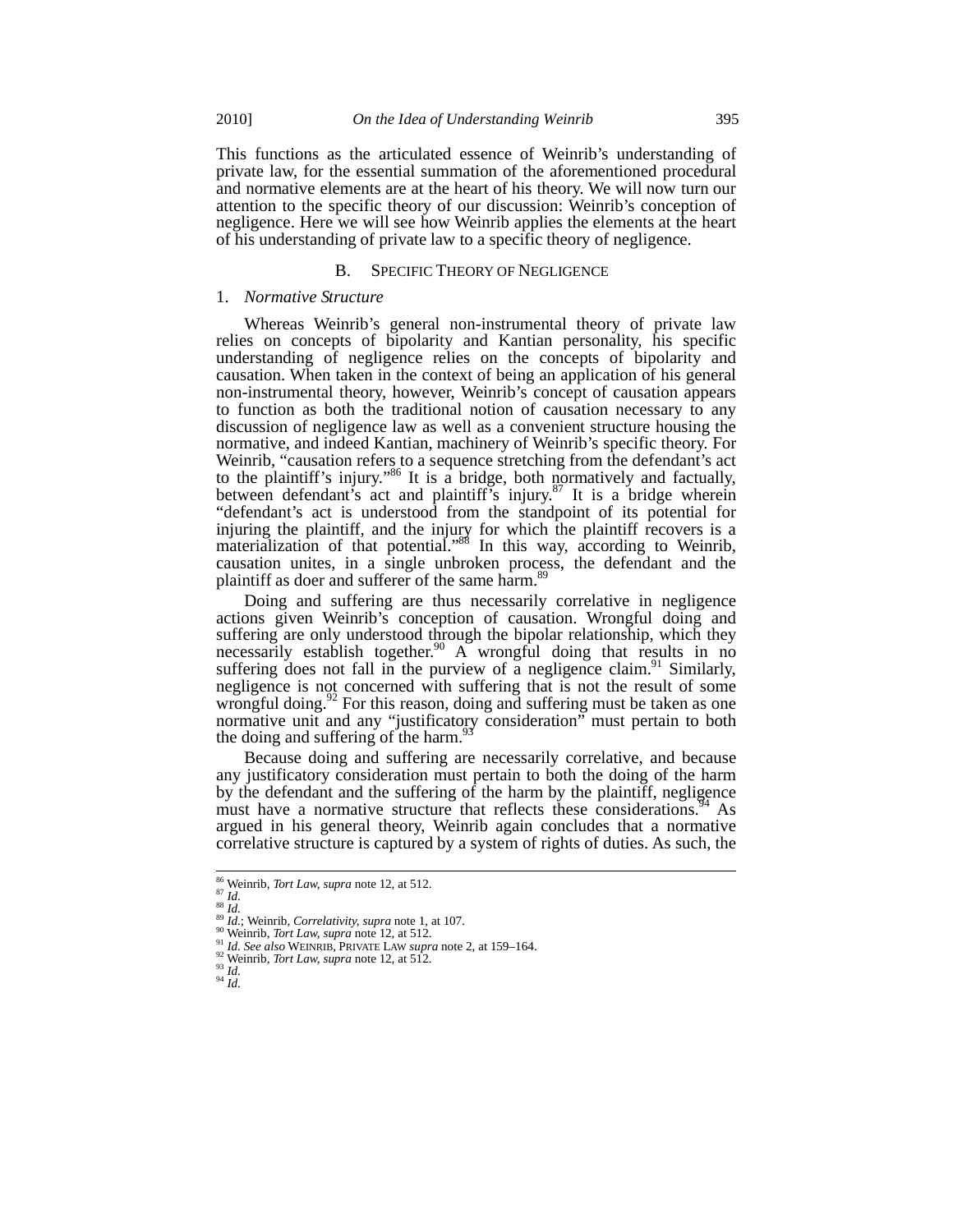plaintiff has a right against the defendant that is directly correlative to a duty held by the defendant to the plaintiff.<sup>95</sup>

Because negligence claims are normatively rooted in a system of correlative rights and duties, a breach of that duty by the defendant that results in the plaintiff's injury is a simultaneous violation of the plaintiff's right.<sup>96</sup> Thus, given Weinrib's Kantian ethics, the tortious action, the doing of an act that breached the duty of the defendant that resulted in the plaintiff's suffering, is a moral wrong. The resultant claim is not representative of an instrumentalist calculation or an economic consequence of behavior in the public interest, it is the result of a wrong done by one specific party to another specific party. It is because a wrong was done to the plaintiff that the plaintiff can sue to have the wrong made right. The plaintiff is simply one who was harmed by the defendant's wrongful  $act.^{97}$ 

Because the plaintiff was harmed by the defendant's wrongful act, the plaintiff is entitled to a remedy from the defendant.<sup>98</sup> The remedy represents a quantification of the wrong done by the defendant and suffered by the plaintiff.<sup>99</sup> Because the defendant and plaintiff are doer and sufferer of the same harm, and are "mutually dependent constituents of a single relationship," the payment of damages should be transferred directly from defendant to plaintiff in a line parallel in direction and quantity to the harm. $100$ 

The application of Weinrib's normative foundation of private law to the structure of negligence law is thus a rather simple and direct transfer despite the emphasis placed on causation instead of personality. It is through the defendant having caused the harm suffered by the plaintiff that the defendant and plaintiff are locked in a bipolar relationship as the doer and sufferer of the same harm. This relationship is given normative weight due to the correlative nature of the defendant's act and the plaintiff's harm, and the corresponding breach of defendant's duty and violation of plaintiff's right. Because plaintiff suffered a wrong at the hands of the defendant, the defendant is obligated to provide a remedy representative of the normative harm done directly to the plaintiff. Indeed, from this perspective, we see how negligence aligns itself with private law. Their basic normative skeletons are substantially similar if not wholly identical.

## 2. *Procedural Structure*

Given that Weinrib has set out to provide a workable, non-instrumental account of negligence, he must fix the existing procedural concepts of a negligence claim to his already explicated normative skeleton. He argues that these procedural elements, when taken together and considered in light of their interrelations, reflect the aforementioned progression from "the

 $^{95}$   $\mathit{Id}.$ 

<sup>&</sup>lt;sup>96</sup> *Id. See also* Weinrib, *Causation, supra* note 9, at 416.<br><sup>97</sup> Weinrib, *Tort Law, supra* note 12, at 513. *See also id.* at 415–16.<br><sup>98</sup> *Id.* 100 *Id*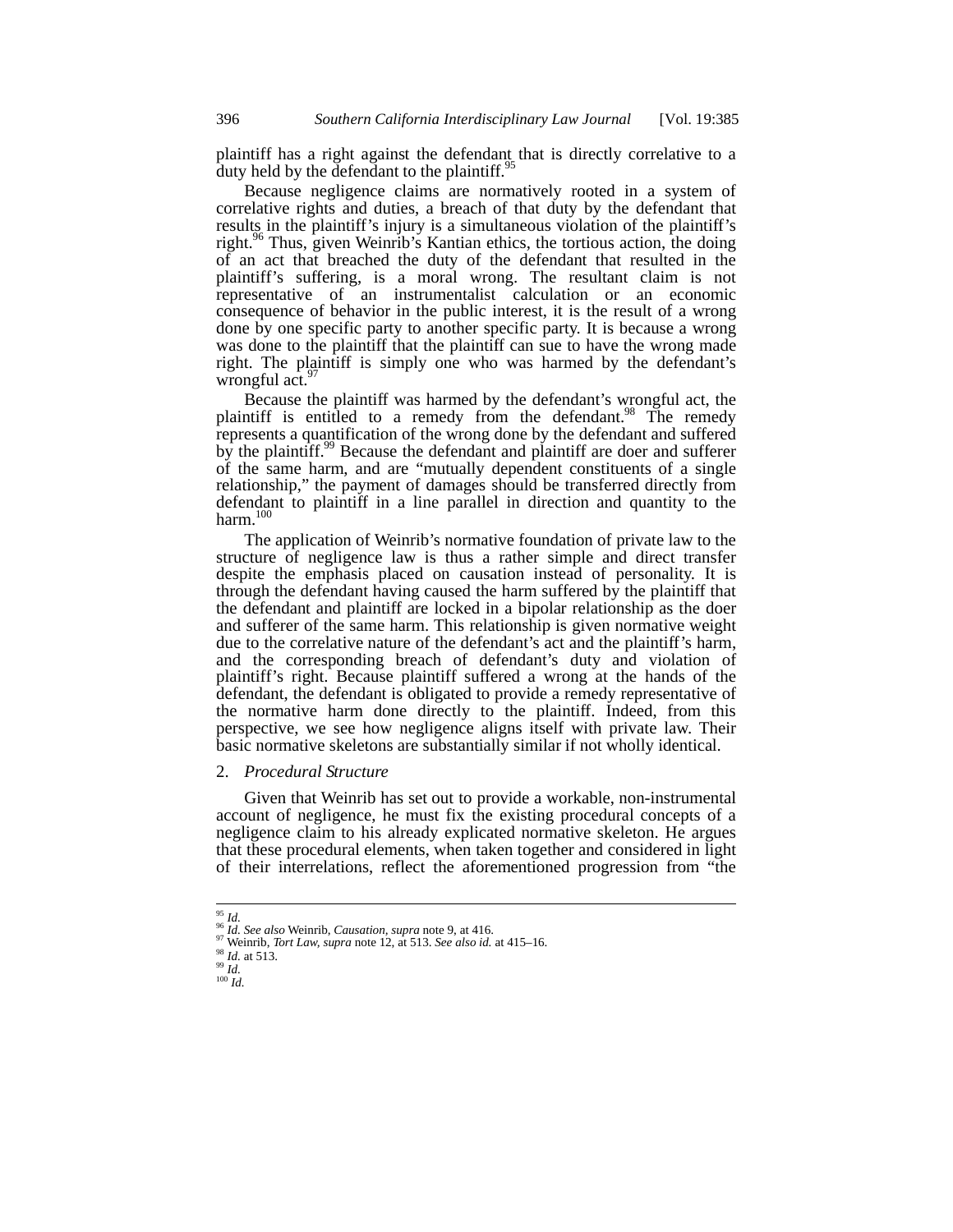defendant's performance of an action to the plaintiff's suffering of an injury" as a single, unified normative phenomenon.<sup>101</sup>

The act requirement reflects on a basic level the Kantian heart beating in the chest of Weinrib's philosophy. The act element illustrates the sort of doing that is relevant to negligent doings of harm.<sup>102</sup> The act requirement both presumes and reflects the freedom of the will that inheres in the Kantian personality ascribed to agents. Therefore, corrective justice in the form of a negligence claim is only triggered as a consequence of a volitional act made by a self-determining agent that impinges on the freedom of another self-determining agent in violation of universal law.<sup>103</sup>

The requirement of misfeasance illuminates the relationship of doing and suffering. A defendant is only liable for what his act has wrongfully caused to happen to a plaintiff, and not for what he has simply failed to do for a plaintiff.<sup>104</sup> The defendant must actively have participated in the creation of the risk that materialized in the harm suffered by the plaintiff.<sup>105</sup> Negligence is concerned only when the plaintiff's suffering results from a risk creation implicit in the defendant's  $act.^{106}$ . This reflects the normative characteristic of negligence regarding the correlatively of doing and suffering.<sup>107</sup> An act that does not cause a plaintiff's injury does not therefore result in a negative judgment for the defendant.<sup>108</sup> Similarly, suffering not caused by an act of the defendant does not therefore result in a positive judgment for the plaintiff.<sup>109</sup>

Factual causation links the defendant's misfeasance to the plaintiff's suffering.<sup>110</sup> While misfeasance looks to the defendant's act in terms of its creating a potential for harm, factual causation looks to defendant's act in terms of its actually producing the harm in question.<sup>111</sup> Factual causation traces the injury from its putative state, as mere risk resulting from the defendant's action, through to its culmination as harm suffered by the plaintiff. Thus, factual causation and misfeasance together establish a procedural and normative bond between the doer and sufferer.

According to Weinrib, "the requirement that the actor exercise reasonable care provides the normative standard distinctive to negligence  $law$ [;]  $\ldots$  [it is] the norm implicit in the doing and suffering of harm."<sup>12</sup> As a normative consequence of Weinrib's bipolar structure, any norm implicit in the doing and suffering of harm must grant standing to both poles of the relationship and must similarly reflect the correlativity of the doing and suffering of each pole.<sup>113</sup> The traditional requirement of

 $101$  *Id.* at 515.

<sup>&</sup>lt;sup>102</sup> *Id.* at 516.<br>
<sup>102</sup> *Id.* at 516.<br>
<sup>103</sup> *Id.*<br>
<sup>103</sup> *Id.*<br>
<sup>105</sup> *Id.* at 517. *See also* Weinrib, *Causation, supra* note 9, at 432.<br>
<sup>106</sup> *Neinib, Tort Law, supra* note 12, at 517.<br>
<sup>106</sup> *See id.*<br>
<sup>108</sup> *See* (book review).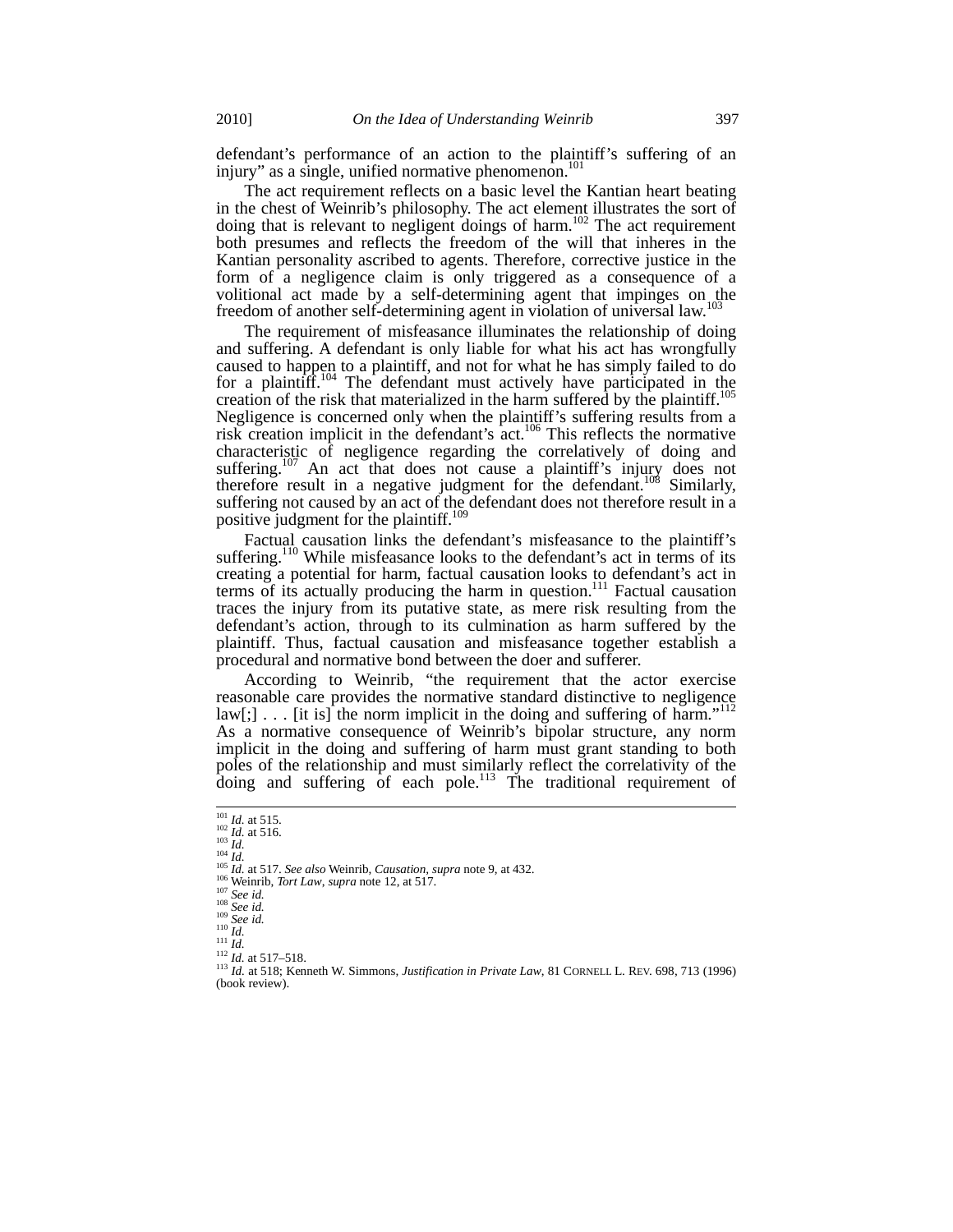reasonable care satisfies both of these normative requirements of Weinrib's theory. It satisfies the first normative requirement because it is concerned primarily with a level of risk. It takes into account both poles of the relevant relationship, because it strikes a balance between the defendant's right to engage in behavior even if it generates some risk, and plaintiff's right to be free from risk of injury.<sup>114</sup> This balance is traditionally struck such that a defendant must use care sufficient to prevent substantial risk to potential plaintiffs where substantial risk is understood to be the product of the likelihood of the occurrence of an injury and the seriousness of that injury should it occur.<sup>115</sup> By delineating this certain minimum level of care that immunizes the defendant from liability for any resultant harm, it ultimately describes a level of risk that defendant can rightfully impose on the plaintiff. Consequently, any level of risk imposed that is greater than that level is a wrong perpetrated in violation of the plaintiff's right. Reasonable care satisfies the second normative requirement by providing an objective standard that is expressive "of the equal status of the parties as an objective standard that is expressive of the equal status of the parties as<br>correlative doer and sufferer."<sup>116</sup> Were the standard more subjective, subjective enough to allow a defendant to successfully plead that he had done the best a person of his relative abilities or characteristics could in exercising care, it would allow the defendant to unilaterally define the relationship and its outcome.<sup>117</sup> It would be a standard that would ignore the plaintiff and fail to treat the bipolar relationship as a single normative unit.

Proximate cause and duty "link the wrongfulness of the defendant's unreasonable risk-creation with the wrongfulness of the plaintiff's suffering."<sup>118</sup> A defendant acts wrongfully when he fails to act in accordance with the standard of reasonable care and creates a substantial risk to a plaintiff. A plaintiff suffers wrongfully when that wrongfully imposed risk materializes.<sup>119</sup> "Proximate cause and duty express the requirement that, for the defendant to be liable, the wrongfulness of the defendant's risk-creation must be correlative to the wrongfulness of the plaintiff's injury."<sup>120</sup> Duty focuses on the class of persons affected by the defendant's negligence, determining the class of persons with regard to which the defendant was held to a standard of reasonable care in his actions to begin with and whether the plaintiff belonged to that class. Proximate cause focuses on the type of injury resulting from the negligence and whether that injury was a foreseeable consequence of the defendant's act.<sup>121</sup> Duty ensures that the harm to this particular plaintiff was wrongful, while proximate cause ensures that this particular harm done in this particular way was wrongful to that plaintiff. Weinrib himself notes that "[s]ince one cannot characterize the class of persons affected by the risk apart from the

<sup>&</sup>lt;sup>114</sup> See Weinrib, Tort Law, supra note 12, at 518.

<sup>&</sup>lt;sup>115</sup> *Id.*<br>
<sup>115</sup> *Id.*<br>
<sup>115</sup> *Id.*<br>
<sup>116</sup> *Id.*<br>
<sup>116</sup> *Id.*<br>
<sup>117</sup> *Id.*<br>
<sup>118</sup> *Id.*<br>
<sup>118</sup> *Id.*<br>
<sup>118</sup> *Id.*<br>
<sup>118</sup> *Id.*; Weinrib, *Causation*, *supra* note 9, at 441.<br>
<sup>120</sup> Weinrib, *Tort Law*, *supra* note 12,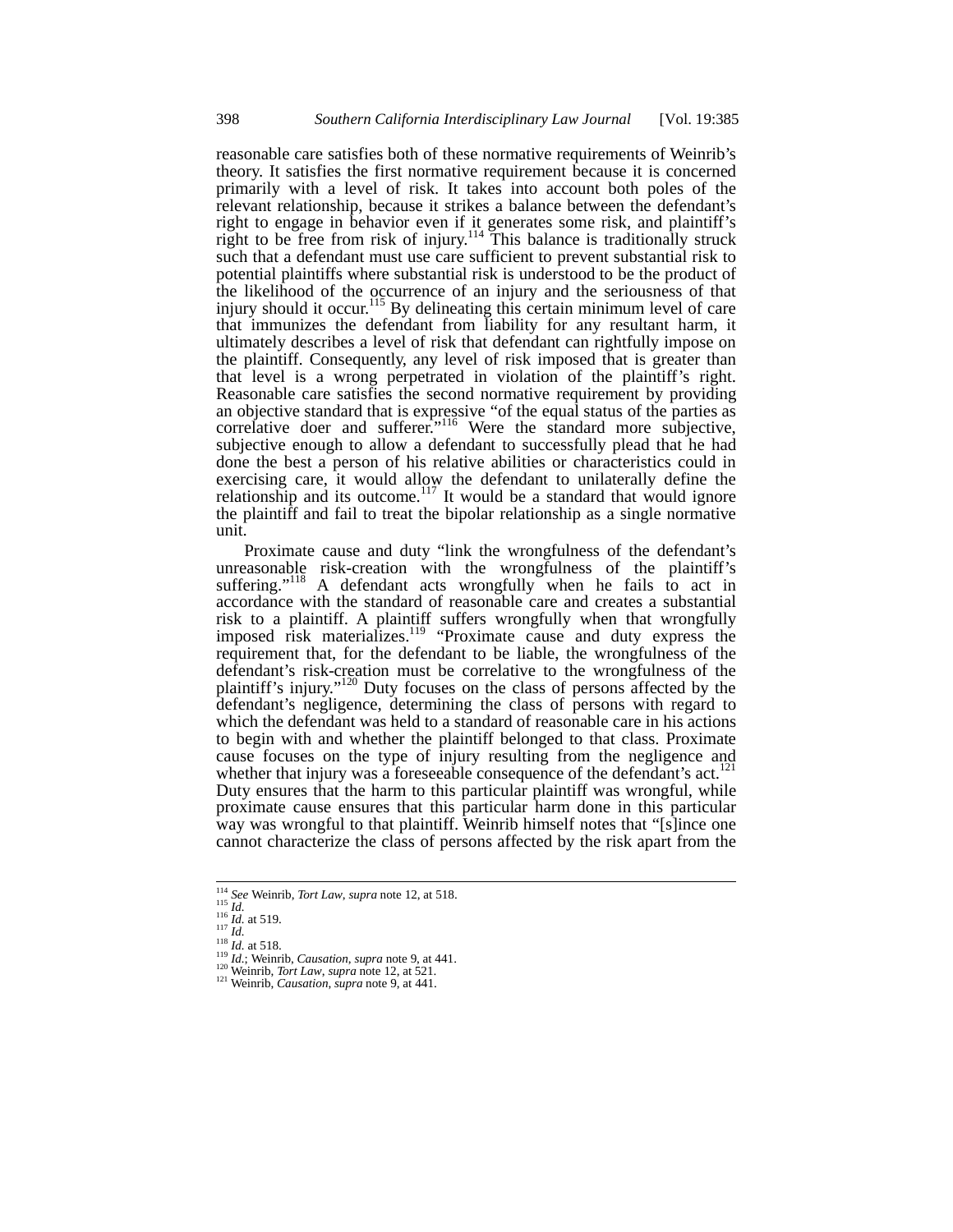kind of accident or injury that they might suffer, and vice versa, the two questions are frequently interchangeable."<sup>122</sup>

Weinrib's strong, personal conception of bipolarity carries over from his more theoretical musings about private law to his specific theory of negligence. In regards to private law, Weinrib observes that in all such claims, a particular plaintiff makes claims against a particular defendant regarding a harm done. This relationship is made manifest in negligence as a result of the normative and procedural structures of the law. Normatively, the essential elements of bipolarity and causation assure that a particular plaintiff is locked in the normative embrace of a particular defendant as a result of that particular defendant having wronged the particular plaintiff. Procedurally, we see that the concepts underlying negligence claims trace that specific defendant's performance of an action to the specific plaintiff's suffering of an injury. Furthermore, the elements of duty and proximate cause function so as to ensure that only a specific type of plaintiff who suffers a specific type of injury may recover from this particular defendant. Therefore, according to Weinrib, a negligence claim arises when a particular defendant engages in a particular act that wrongs a particular defendant who was within a particular class and who suffered a particular harm. Thus, Weinrib's theory of negligence embodies strong, personal conceptions of bipolarity.

## III. BIPOLARITY AND DUTY IN KEATING

#### A. NORMATIVE STRUCTURE

In direct opposition to Weinrib's idea that negligence is a strongly personal relationship between two specific individuals, Keating posits an understanding of negligence as a more abstract wrong: one that is weak and general. According to Keating, negligence is simply "a failure to show sufficient regard for an indefinite plurality of unknown persons who might come to grief from one's carelessness."<sup>123</sup> In this sense embodies rights and duties held in rem as opposed to Weinrib's conception of negligence as a relationship in personam*.* For Keating, negligence is "multital;" it is a relationship that exists or potentially exists in identical form between an indefinite number of parties. $124$  For Weinrib, negligence remains a "paucital" relationship that obtains only between a definite, exclusive number of parties.<sup>125</sup> Their conceptions differ, however, only in regard to primary rights in negligence. Primary rights are rights relating to conduct.<sup>126</sup> Remedial rights, by contrast, are rights that come into play once a primary right has been violated. The duty to exercise reasonable care, for example, is a primary right.<sup>127</sup> The right to adjudication as a result of a

<sup>&</sup>lt;sup>122</sup> Weinrib, *Tort Law*, *supra* note 12, at 521.

<sup>&</sup>lt;sup>122</sup> Weinrib, *Tort Law*, *supra* note 12, at 521.<br><sup>123</sup> Esper & Keating, *supra* note 4, at 1241.<br><sup>124</sup> Arthur L. Corbing, *Foreword to* WESLEY NEWCOMB HOHFIELD, FUNDAMENTAL LEGAL CONCEPTIONS AS APPLIED IN JUDICIAL REASONING 13–14 (Walter Wheeler Cook ed., The Lawbook Exchange, Ltd. 2005) (7th prtg. 1919).

<sup>&</sup>lt;sup>125</sup> *Id.* 126 Esper & Keating, *supra* note 4, at 1254 n.89. <sup>127</sup> *Id.*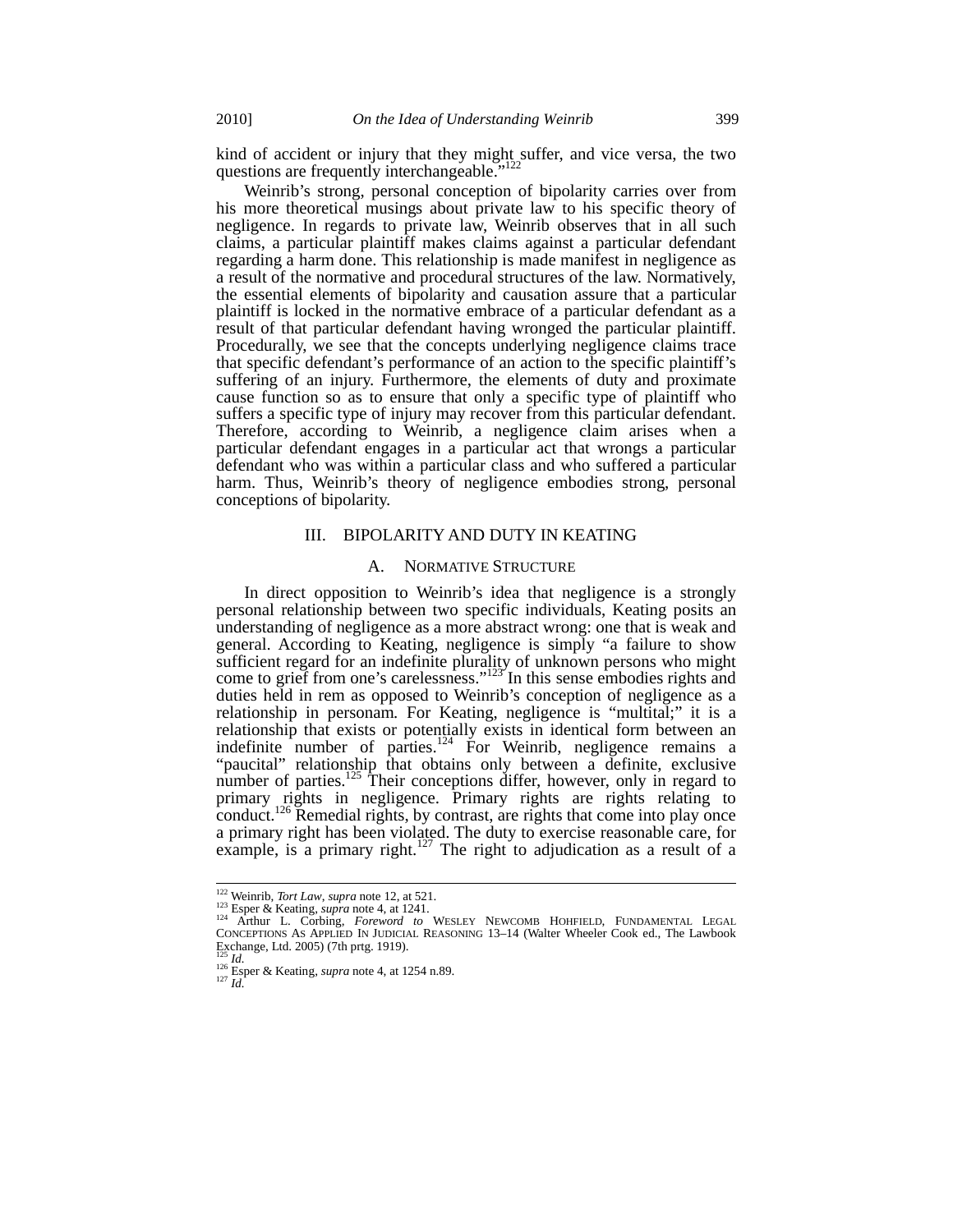violation of that right is itself a remedial right. Both Weinrib and Keating agree that the remedial right to the adjudication of negligence claims is a right in personam.<sup>128</sup> They differ in regard to their conception of the primary rights and duties relating to negligence. It is ultimately through Keating's arguments as to the in rem nature of primary rights and duties of negligence that the problem with Weinrib's conceptions, indeed even the tension between his two theories, becomes illuminated.

Keating's arguments understand negligence as the result of a negative relational duty that does not require an inquiry into the relationship between the parties involved. Negligence, as the consequence of a duty of reasonable care, is indisputably relational in the sense that it obtains between people. It is similarly uncontroversial that the relationship is a negative one, insofar as it prohibits wrongdoing between parties.<sup>1</sup> According to Keating, however, it does not necessarily follow from this basic understanding of negligence that it also only obtains as a unique consequence of the details characterizing the relationship between the defendant and plaintiff.130 The duty of reasonable care, and thus negligence, is relational but "it is also general in . . . its formulation and its operation."131 It is general because, given Kantian roots similar to Weinrib's, all agents are each accorded the same basic value as human beings and all agents share a powerful interest in the safety and integrity of their persons.<sup>132</sup> Thus, "everyone owes everyone else the obligation  $\ldots$  not to endanger one another.<sup> $5133$ </sup> Therefore, negligence, as the duty of reasonable care, is relational only in a weak, general sense and should not depend on the details of the relationship between the parties, for agents are always obligated to exercise reasonable care in relation to one another.

## B. PROCEDURAL STRUCTURE

Given that Keating understands negligence as an abstract wrong and the corresponding obligation to use reasonable care as particularly pervasive, he argues that the procedural concepts underlying negligence claims ought to reflect these characteristics, and that they should facilitate judgments in line with this understanding. He argues that each element is distinct and performs a relatively simple yet unique role in determining whether liability attaches in the context of any given fact pattern.

The duty element serves to address whether the obligation to use reasonable care exists.<sup>134</sup> Given that all agents share the same intrinsic value as human beings and an interest in preserving their bodily integrity,<br>value as human beings and an interest in preserving their bodily integrity, the duty to use reasonable care extends from everyone to everyone else.<sup>1</sup> It is triggered by taking action that presents a reasonably foreseeable risk of harm to anyone.<sup>136</sup> Thus, anytime an agent wishes to take any action that

l 1<sup>28</sup> *Id.* at 1249.<br><sup>130</sup> *Id.* at 1242.<br><sup>131</sup> *Id.* at 1243.<br><sup>132</sup> *Id.* at 1242.<br><sup>133</sup> *Id.* at 1254.<br><sup>135</sup> *Id.* at 1255.<br><sup>136</sup> *Id.* at 1255.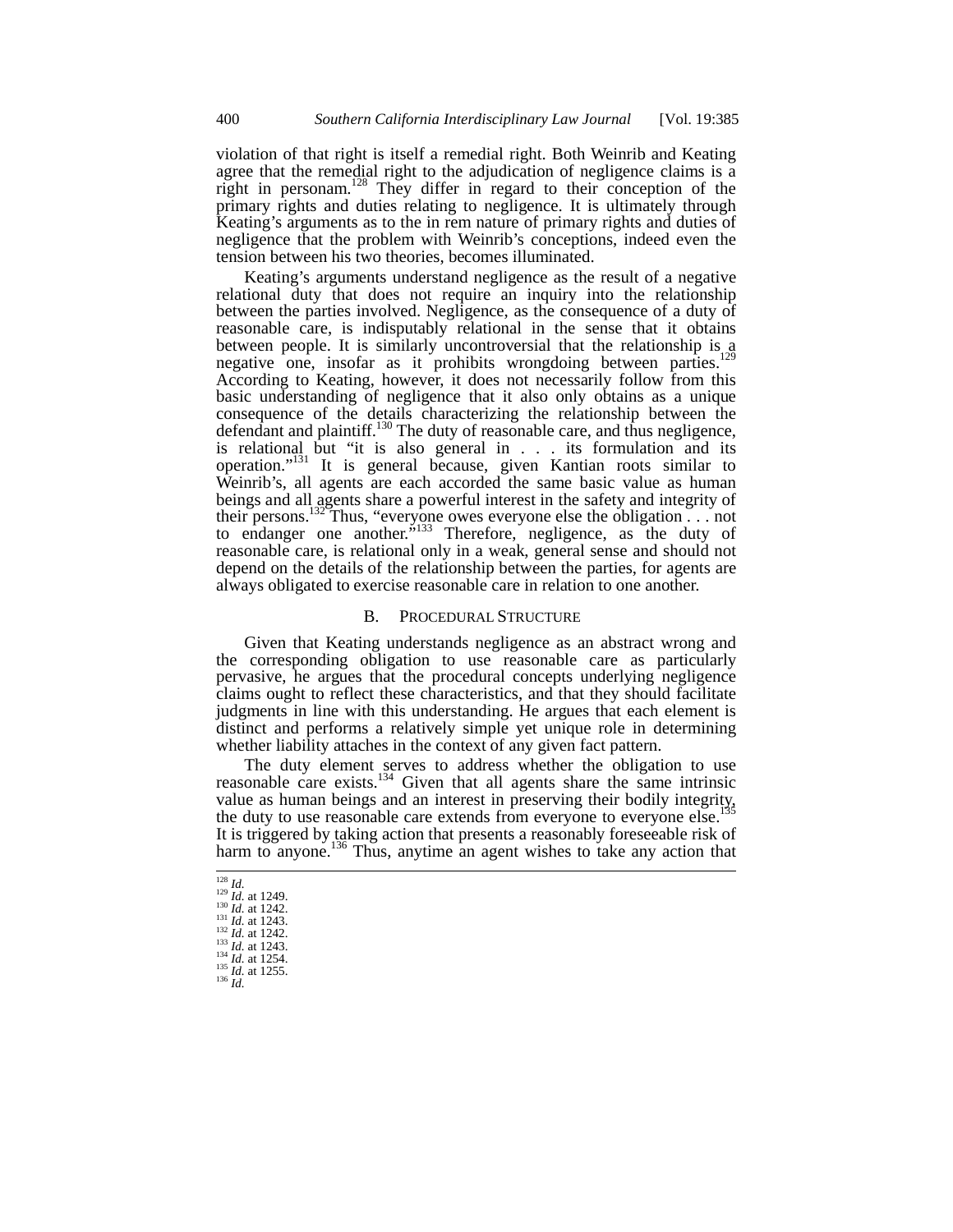would create a reasonably foreseeable risk of harm to any other agent, she must use reasonable care in her action to prevent that harm from materializing.

The breach element serves to determine whether a defendant exercised reasonable care in light of all foreseeable risks bearing on the conduct at issue.<sup>137</sup> This determination is made, according to Keating, by calculating all of the risks to all of the people who were previously determined to have been owed a duty.<sup>138</sup> The defendant, in accordance with his duty, must have acted with reasonable care so far as to simultaneously protect the interests of all those who were owed a duty.<sup>139</sup> If the defendant's action was wrong and failed to adequately protect the interest of any particular person to whom he owed a duty, a breach has occurred with regard to everyone to whom he owed the duty because the entire calculation guiding the defendant was in error. The duty to use reasonable care with regard to protecting everyone's interests was breached, not just the duty towards the individual with whom the defendant's action was incorrect in light of all the foreseeable risks.<sup>140</sup>

The element of proximate cause is concerned with the extent of liability that attaches to the defendant's action.<sup>141</sup> If a duty was breached, the question as to whether any particular individual affected by that breach can recover against the defendant is a matter of proximate cause.<sup>142</sup> It is important to note that even when the harm suffered by the plaintiff is unexpected—when it was not one of the reasonably foreseeable risks that triggered the duty to that plaintiff in the first place—the question remains one of proximate cause and not duty.<sup>143</sup> The question is one that is concerned with the extent of liability for an action that occurred in violation of an obligation to use reasonable care; it does not call into question the existence of that obligation.

Thus, Keating understands negligence to be an abstract concept characterized by a negative, minimally relational duty extending between an indefinite number of parties. He argues that negligence claims of this sort work through simple and distinct elements assigned to determine the existence of a duty, whether that duty was breached, and whether liability attaches to that breach. Taken together, these arguments offer a simple, non-instrumental, Kantian understanding of negligence that rivals Weinrib's own. More importantly, particularly when taken in the context of the historic *Palsgraf* decision, this elegant conception of negligence shines light on the cracks in the massive edifice that is Weinrib's theory.

## IV. THE CRUCIBLE: *PALSGRAF V. LONG ISLAND R.R. CO.*

*Palsgraf v. Long Island R.R. Co.* is a landmark case in the history of tort law. It is the leading United States decision on the duty of care in

 $\frac{137}{138}$  *Id.* at 1258.<br><sup>138</sup> *Id.* at 1256–57.<br><sup>139</sup> *See id.*<br><sup>140</sup> *L<sub>1</sub>* - 1257.

<sup>137</sup> *Id.* at 1258. <sup>138</sup> *Id.* at 1256–57. <sup>139</sup> *See id.* <sup>140</sup> *Id.* at 1257. <sup>141</sup> *Id.* at 1258. <sup>142</sup> *See id.* at 1257. <sup>143</sup> *See id.* at 1255.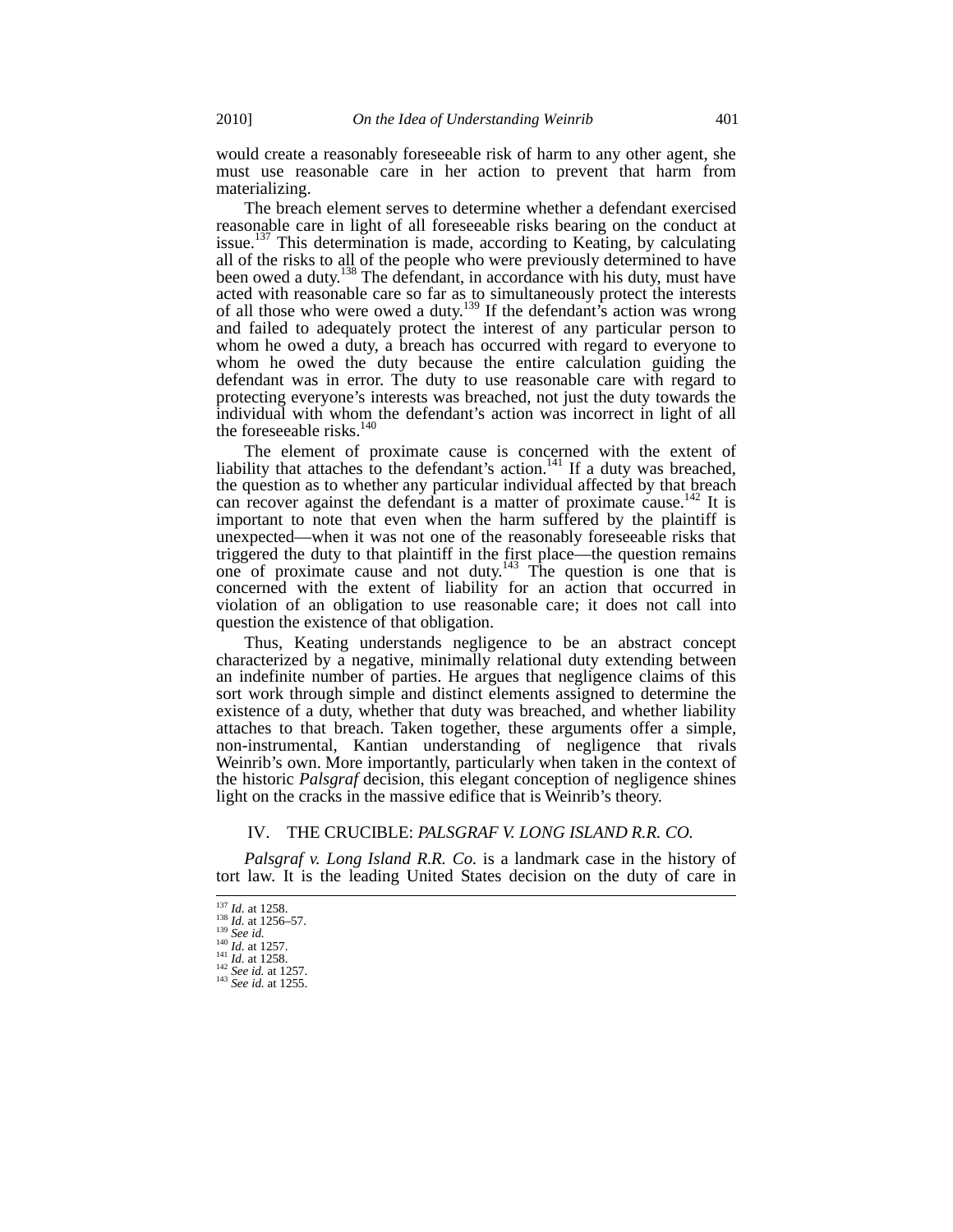negligence actions.<sup>144</sup> Curiously, in the eyes of many, it is also a leading decision on proximate cause.<sup>145</sup> Despite, or perhaps due to, Justice Cardozo's legendary rhetoric in the majority opinion, the holding of *Palsgraf* is confusing as it pertains to the relationship between the duty of care and proximate cause. As a result of both the confusion and the importance of the decision, *Palsgraf* has become important to scholarship tending towards the discussion of both duty of care and proximate cause. It has become an obstacle or an asset that all competing theories of tort law must eventually come to terms with. For purposes of this discussion, *Palsgraf* will serve as both an example and a crucible of sorts. I will use the facts and decision in *Palsgraf* to demonstrate how both Weinrib's and Keating's understandings of negligence operate in more practical detail than I have up to this point. However, once both are placed in the context of *Palsgraf* and their intimate functional details are exposed, I will point out the weakness in Weinrib's understanding in comparison to Keating's arguments.

In *Palsgraf*, the plaintiff, Helen Palsgraf, was standing on defendant, Long Island Railroad Company's, platform after buying a ticket.<sup>146</sup> A train, which was not Mrs. Palsgraf's, pulled into the station and two men ran to catch it.<sup>147</sup> The men reached the train as it began to pull away from the platform; nonetheless, one man was able to jump aboard "without mishap."<sup>148</sup> The other man, who was carrying a small package wrapped in newspaper, jumped aboard but appeared "unsteady as if about to fall."<sup>149</sup> Noticing this precarious passenger, a guard on the platform pushed him from behind while, a guard on the train simultaneously attempted to pull him in.<sup>150</sup> As a result of this agitation, the passenger's package "was dislodged" and fell onto the tracks.<sup>151</sup> The package happened to contain fireworks which exploded when they hit the tracks.<sup>152</sup> The resultant blast threw down scales at the other end of the platform, many feet away, which, in falling, injured the plaintiff.<sup>153</sup> The jury found that the defendant had been negligent in both pulling the train away from the platform with the train's doors open and in attempting to hoist the passenger with the parcel on to the train.<sup>154</sup> Justice Cardozo famously concluded that Mrs. Palsgraf could not recover because "[t]he conduct of the defendant's guard, if a wrong in its relation to the holder of the package, was not a wrong in relation to the plaintiff, standing far away."<sup>155</sup> He clarified that to be

<sup>&</sup>lt;sup>144</sup> WEINRIB, PRIVATE LAW, *supra* note 2, at 159.

<sup>145</sup> Esper & Keating, *supra* note 4, at 1262, n.102. *See* HENDERSON ET AL., THE TORTS PROCESS XV  $(7th$  ed. 2007).

<sup>&</sup>lt;sup>146</sup> *Palsgraf*, 162 N.E. 99 (NY 1928).<br>
<sup>147</sup> *Id.*<br>
<sup>148</sup> *Id.*<br>
<sup>148</sup> *Id.*<br>
<sup>151</sup> *Id.*<br>
<sup>151</sup> *Rasgraf*, 162 N.E. 99 (NY 1928).<br>
<sup>152</sup> *Id.*<br>
<sup>151</sup> *Id.*<br>
<sup>151</sup> *Id.*<br>
<sup>151</sup> *Id.*<br>
<sup>151</sup> *Id.*<br>
<sup>151</sup> *Id.*<br>
<sup>151</sup> *I*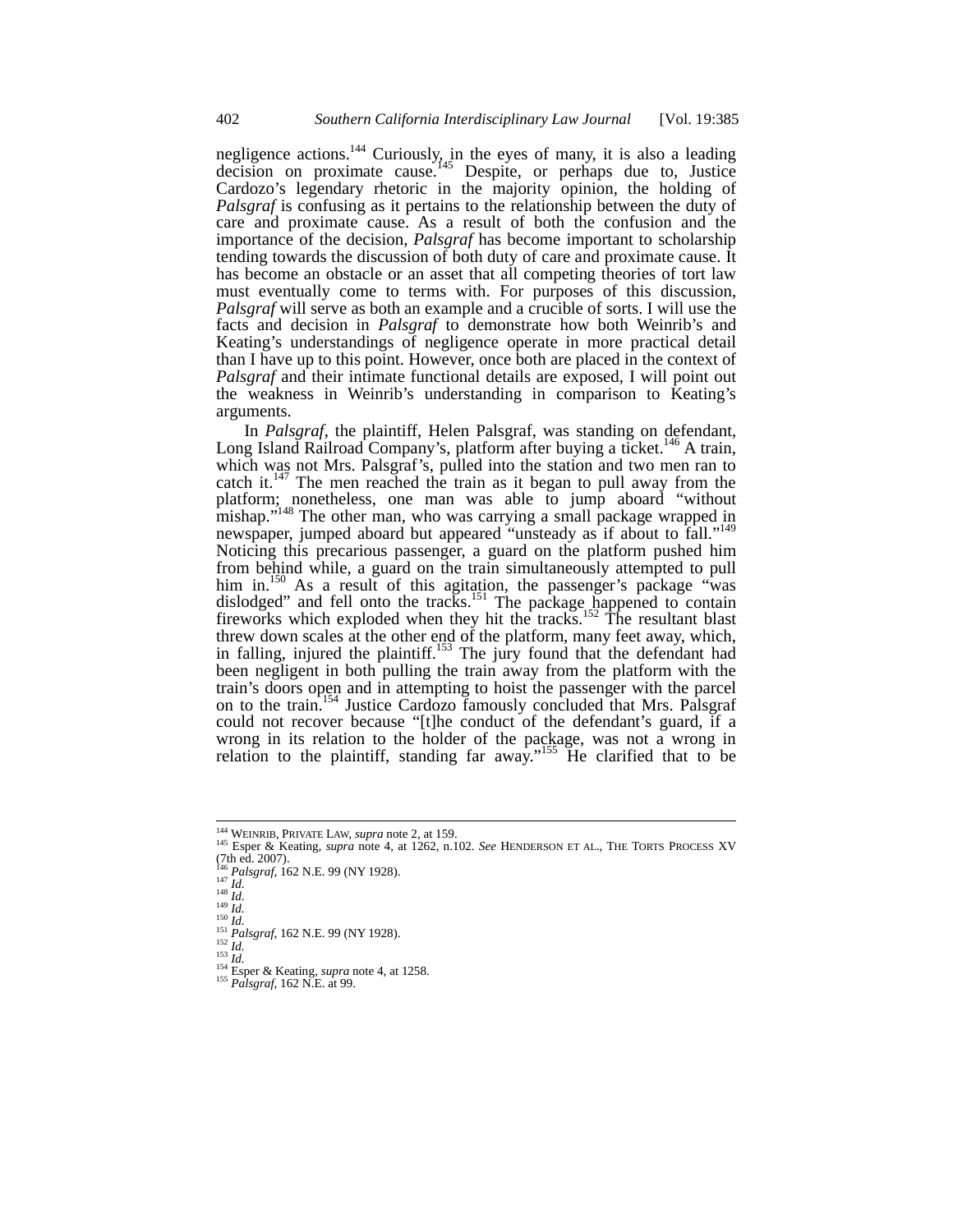successful a plaintiff must sue "in her own right for a wrong personal to her, and not as the vicarious beneficiary of a breach of duty to another."<sup>156</sup>

#### A. KEATING AND *PALSGRAF*

The application of Keating's theory to the facts of *Palsgraf* is a simple and uncomplicated exercise. The defendant owed a duty of care to every passenger on the train and to every person standing on the platform, including Mrs. Palsgraf. According to Keating's theory, a defendant owes a duty to use reasonable care to everyone once he takes action that presents a reasonably foreseeable risk of harm to anyone.<sup>157</sup> Thus, the defendant's duty to use reasonable care would have been triggered not just because Mrs. Palsgraf was a paying customer, but surely because, among other things, the very act of operating a train—a train being a very large, very powerful piece of complicated and dangerous machinery intended to operate in extremely close proximity to large numbers of people—was sufficient to trigger a duty of reasonable care on the part of the defendant.<sup>158</sup> There was a breach because the railroad employees failed to use reasonable care in light of all of the foreseeable risks connected to their conduct when they left the station with the train doors open, and when they tried to pull and push the passenger on board. The railroad employees "had to make a judgment about the overall risks of several competing courses of action and choose one."<sup>159</sup> However, the one they chose was, according to the jury, negligent. The railroad's judgment was faulty with regard to the entire calculation, and with regard to everyone whose interest was or should have been included in that calculation.<sup>160</sup> Thus, because a breach did occur, there was a breach to Mrs. Palsgraf. The risk of fireworks exploding and the ensuing damage resulting in injury, however, was surely not one of the foreseeable risks that triggered the defendant's duty. As such, it cannot be said that the defendant's negligence proximately caused Mrs. Palsgraf's injury. Consequently, it cannot be said that defendant's liability should extend to that injury.

#### B. WEINRIB AND *PALSGRAF*

Weinrib employs his theory to interpret and defend Justice Cardozo's majority opinion. He argues that a wrong was committed because the defendant was in fact negligent towards the passenger with the parcel. He also acknowledges that this wrongdoing caused Mrs. Palsgraf's injury. He concludes, however, that "since the prospect of her injury was not what made the defendant's act wrongful, no wrong was done to her."<sup>161</sup> In other words, in acting to pull away with the train doors open and in pushing the passengers aboard, the defendant created a substantial, and thus wrongful, risk with regard to the man carrying the parcel, but an insubstantial, and thus not wrongful, risk of harming Mrs. Palsgraf. It just so happened that

l

<sup>&</sup>lt;sup>156</sup> *Id.* at 100.<br><sup>157</sup> Esper & Keating, *supra* note 4, at 1255. *See id.* at 1256.<br><sup>159</sup> *Id.* at 1256.<br><sup>160</sup> *Id.* at 1257. *Iort Law, supra* note 12, at 520.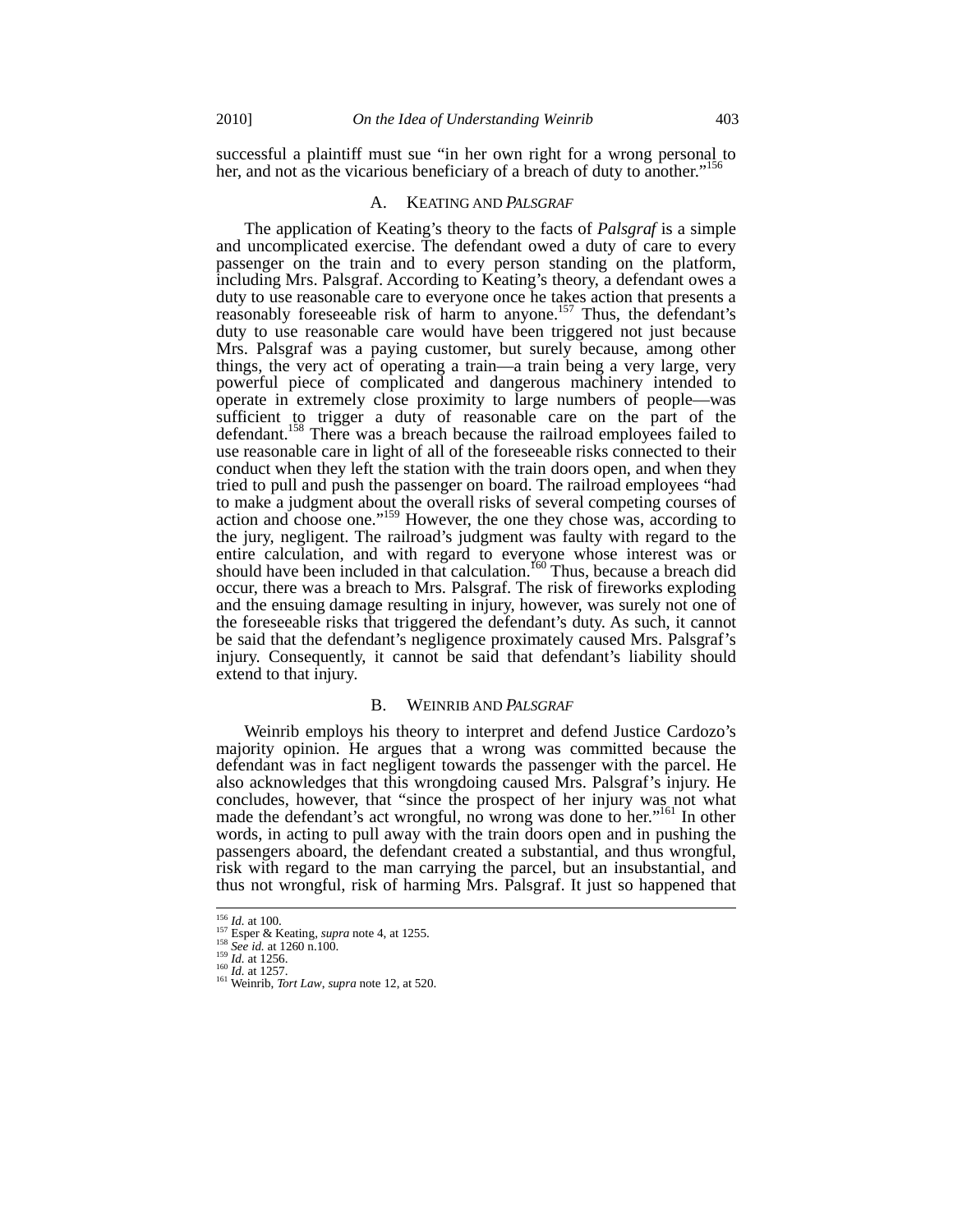the insubstantial risk to Mrs. Palsgraf manifested alongside the substantial risk to the man with the parcel. Since this insubstantial risk was not wrongful, its materialization was not a wrong unto the plaintiff. The defendant did act so as to generate a wrongful harm, but the plaintiff, Mrs. Palsgraf, had not suffered that same harm wrongfully. As a result, the doer and sufferer were not linked correlatively.<sup>162</sup> Only the passenger who was carrying the parcel, maybe only the parcel itself, and the defendant were correlatively linked in a bipolar relationship as doer and sufferer of the same harm.

At the heart of Weinrib's understanding of *Palsgraf* is that no duty to Mrs. Palsgraf was breached. Weinrib agrees with Cardozo in stating that a wrongful act creates a general risk: a risk of a certain type of injury to a certain class of people.<sup>163</sup> Once the harm materializes, duty addresses the question of whether the person affected was within that foreseeable class, while proximate cause addresses the question of whether the harm inflicted was in that class of foreseeable harms.<sup>164</sup> Here, in pulling away from the station with the train doors open and in pushing the passenger aboard, the class of people put at risk consisted of the late passengers and not Mrs. Palsgraf. Similarly, even if a duty was found to be owed to Mrs. Palsgraf purely on the grounds that she was a paying customer, who would thus be owed a general duty, the fact that the parcel was wrapped in paper meant the explosion was not a foreseeable event. Thus, the defendant was only negligent in pushing the man with the parcel through the open train door but not negligent towards Mrs. Palsgraf.<sup>165</sup> The duty breached was not one owed to Mrs. Palsgraf; thus, there was no wrong done to Mrs. Palsgraf.

#### C. KEATING APPLIED TO WEINRIB IN *PALSGRAF*

Because Weinrib's theory, as depicted in *Palsgraf*, essentially attempts to interpret Cardozo's opinion and personalize duty by basing his argument in the idea of a correlative nature inherent in a valid bipolar negligence relationship, arguments made by Keating, that were originally leveled at Professors Goldberg and Zipursky, apply with nearly equal strength to Weinrib. Keating argues that personalizing duty in this way misunderstands duty itself, blurs the line between duty and breach as distinct elements, and swallows the element of proximate cause entirely.

Personalizing duty results in a general misunderstanding of duty. Duty, according to Keating, is not some sort of "master concept" at the heart of negligence; it is merely the first element in a claim and "a nonissue almost all of the time."<sup>166</sup> Duty addresses the existence of an obligation "and when risk of physical harm is at issue—duty ordinarily exists."<sup>167</sup> To support this claim Keating not only relies on the Kantian arguments mentioned above, but also points to the origins of the duty element in the history of negligence law. Duty, he argues, was always intended to be about

 $162$  See id.

<sup>163</sup> Weinrib, *Causation*, *supra* note 9, at 441.<br><sup>164</sup> *Id.*<br><sup>165</sup> *Id.* at 440.<br><sup>166</sup> Esper & Keating, *supra* note 4, at 1253.<br><sup>167</sup> *Id.* at 1254.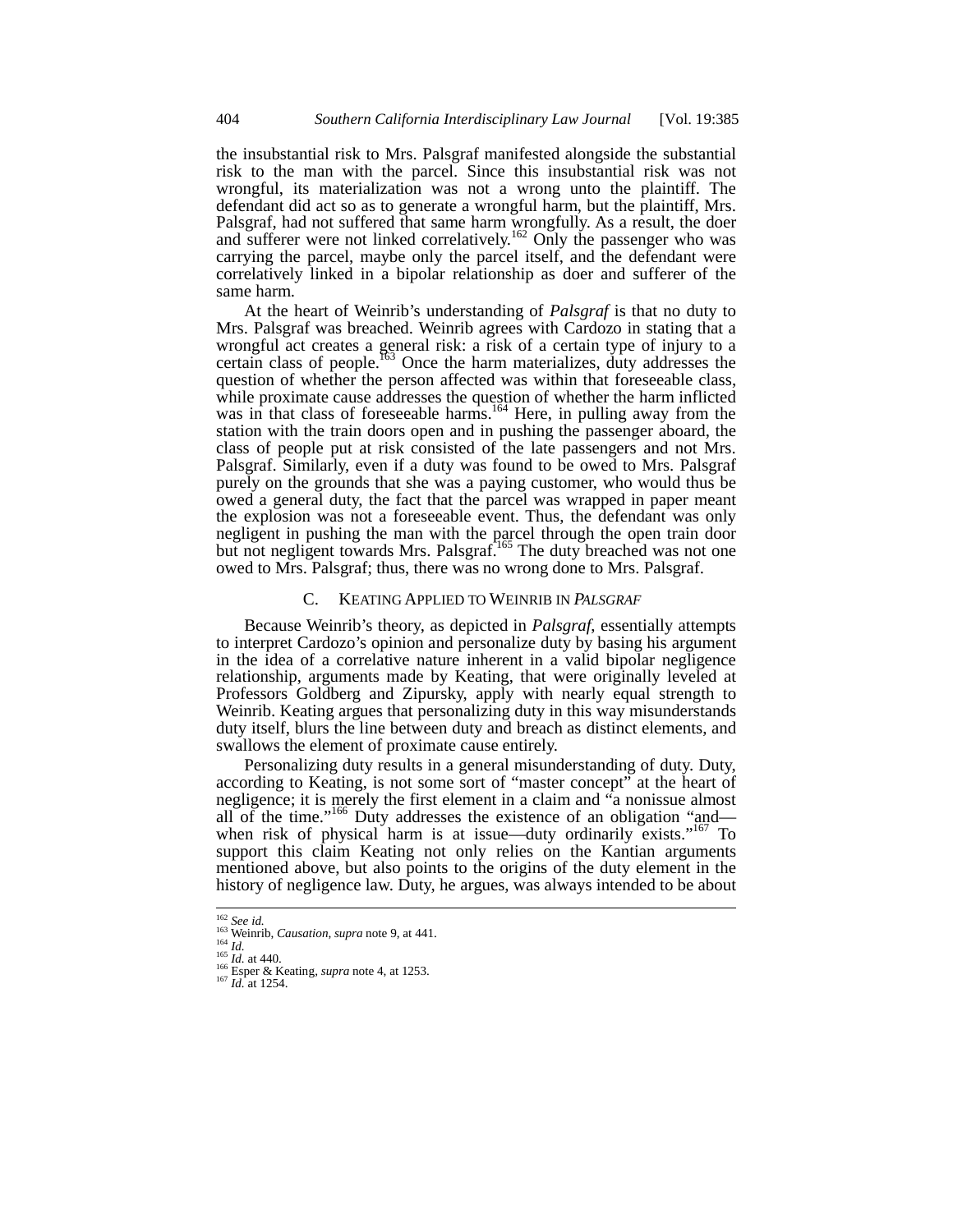a general duty to use reasonable care.<sup>168</sup> Personalizing duty results in confusion as to the importance of duty to the overall claim. Conceiving of duty in this way, where one must consider who owes what duties to whom and when, supports an idea that duty, due to its importance in controlling who can sue whom for what and when, ought to reappear and intersect with the other elements of negligence.

In particular, this misunderstanding of the role of duty leads to an intersection between duty and breach, and, consequently, a general breakdown of any clearly defined boundary separating the two elements.<sup>169</sup> If duty and breach are distinct elements, then duty should present a question as to whether the defendant had a legal obligation to take reasonable care in his actions, while breach determines whether or not the defendant did in fact take reasonable care in the act at issue. When duty is personalized, the duty element does in fact determine whether the defendant was under a legal obligation to conform to a certain kind of conduct. However, duty reappears in the discussion of breach in order to determine whether that duty in regards to a specific plaintiff was violated. Breach is no longer concerned with whether the duty of reasonable care established by way of the immediately preceding element was violated, but is instead concerned with whether the duty of reasonable care established, was established with regard to this particular plaintiff and whether that particular duty of care was violated. As separate elements, the issue as to whether a duty existed should have been settled before moving on to the element of breach. There should be a boundary such that questions as to duty should not reassert themselves in subsequent discussions relating to other elements of the claim. Personalizing duty in this way destroys any such boundary between duty and breach.

Not only does personalizing duty destroy the boundary between duty and breach in this way, it similarly erodes the boundary between duty and proximate cause.<sup>170</sup> Questions of proximate cause ought to deal with issues as to whether a plaintiff can recover given the way in which she was injured; that is, whether the injury that resulted was a manifestation of one of the foreseeable risks that triggered the duty of reasonable care in the first place. A question of proximate cause is a question as to whether the defendant is liable for the type of harm that resulted from their action. It is not a question as to whether the defendant is liable because it breached a duty with regard to this particular plaintiff. Again, the question as to whether a duty was breached should have been settled before the issue of proximate cause was reached. By resurrecting the concepts of duty and breach to settle the issue as to the extent of the defendant's liability, the personalization of duty swallows the concept of proximate cause entirely.

Weinrib's understanding of negligence law personalizes duty in this way such that his theory misunderstands and misuses the elements of a typical negligence claim to the point that the justificatory power of his

<sup>168</sup> *Id.* S*ee generally id.* at 1254 n.90 (showing that Oliver Wendell Holmes intended duty to be "of all

the world to all the world"). <sup>169</sup> *See id.* at 1252. <sup>170</sup> *Id.* at 1253.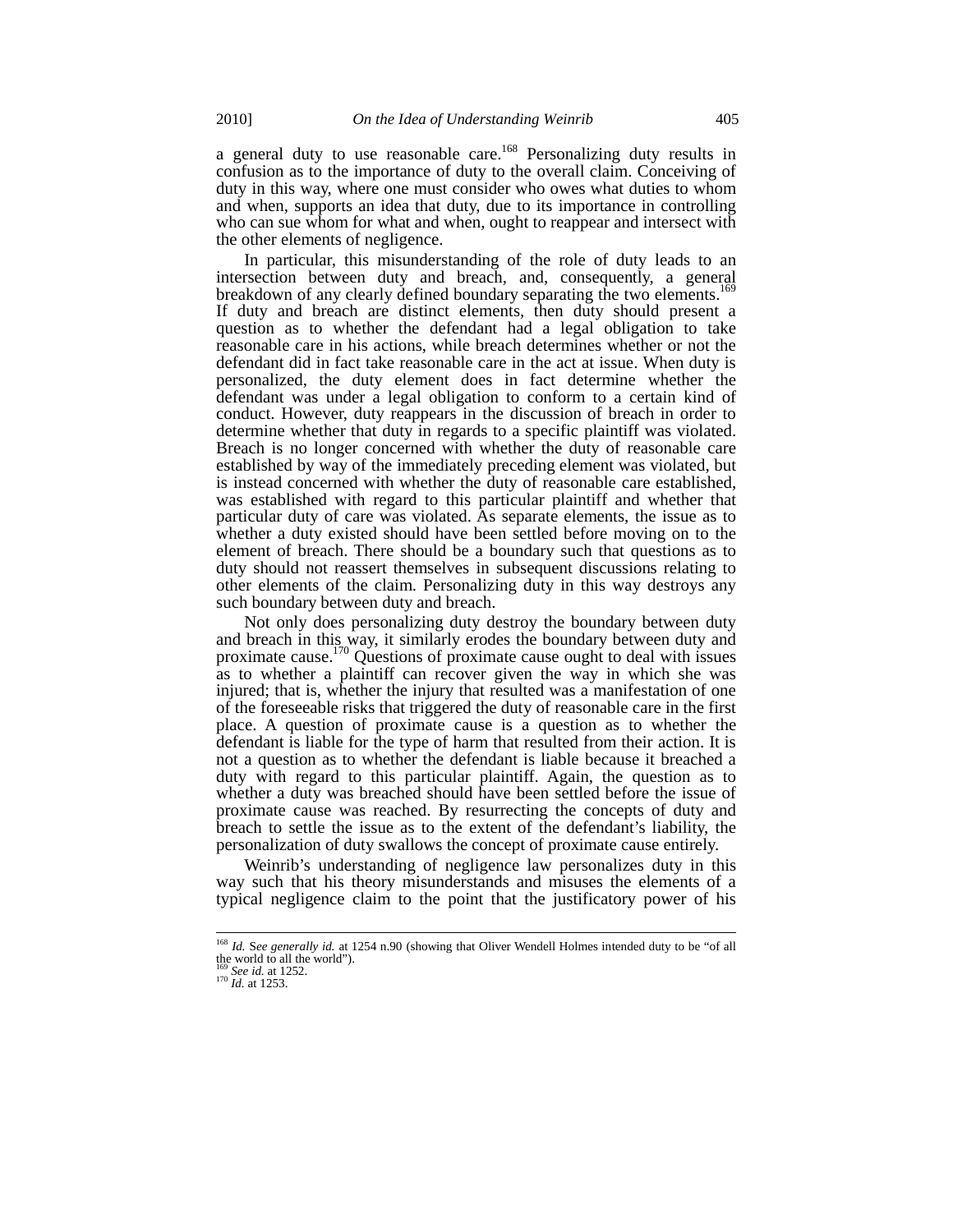theory suffers. Weinrib personalizes the duty to exercise reasonable care intentionally. Central to both his general theory of private law and his specific theory of negligence law is the essential form of the bipolar relationship. In this bipolar relationship a particular plaintiff and a particular defendant must be linked correlatively as doer and sufferer of the same harm.<sup>171</sup> Thus, the requirement of bipolarity must treat the primary rights and duties of negligence as in personam because the primary negligence relationship can only obtain exclusively between a particular defendant and a particular plaintiff. Therefore, any duty of reasonable care, any breach of that duty, and any harm that proximately results from that breach are only relevant in regard to the personal relationship between the plaintiff and defendant. Duty is personal because negligence is personal. For Weinrib, the fundamental question is whether *this* plaintiff can recover from *this* defendant. This entails asking whether *this* defendant owed *this*  plaintiff a particular duty, and whether *this* defendant breached *that* duty with regard to *this* plaintiff. For this reason the above mentioned confusion as to the distinct elements of a negligence claim apply to Weinrib's theory.

However, this kind of overlapping and blurry conception of negligence may be just what Weinrib intended to create. He does, after all, consider negligence to be an intrinsic form of legal ordering. That is, a type of legal ordering wherein its "aspects are intelligible only through the integrated whole that they form as an ensemble." $172$  We might take this statement to mean that every element of negligence is to be connected to every other element in this kind of intimate, boundary-less way. However, this does not explain why duty becomes the dominant element that reoccurs through the discussion of the other elements. Moreover, if it was indeed Weinrib's intent to create this kind of amorphous structure of intimately related and barely distinguishable concepts, it does even less to explain why cases brought under his theory of negligence are more often than not won or lost on the duty element alone.

In light of Keating's arguments as to the personalization of duty and the confusion that results, Weinrib's hitherto clear edifice of tort theory becomes a cloudy and confusing structure. It is unclear how useful this cloudy and confusing structure is. That is, if a theory of negligence law is intended to justify and guide negligence decisions and further theoretical scholarship, then it is unclear how a cloudy and confusing structure devoid of the traditional elemental boundaries of negligence law will be of much use to lawyers, judges, and scholars. While certainly the murkier a theory becomes the more intriguing it may become to certain scholars, the ultimate concern is that a theory with problems of this definitional sort runs the risk of simply becoming impractical.

<sup>171</sup> *E.g.,* Weinrib, *Correlativity*, *supra* note 1, at 107. 172 Weinrib, *Tort Law*, *supra* note 12, at 495.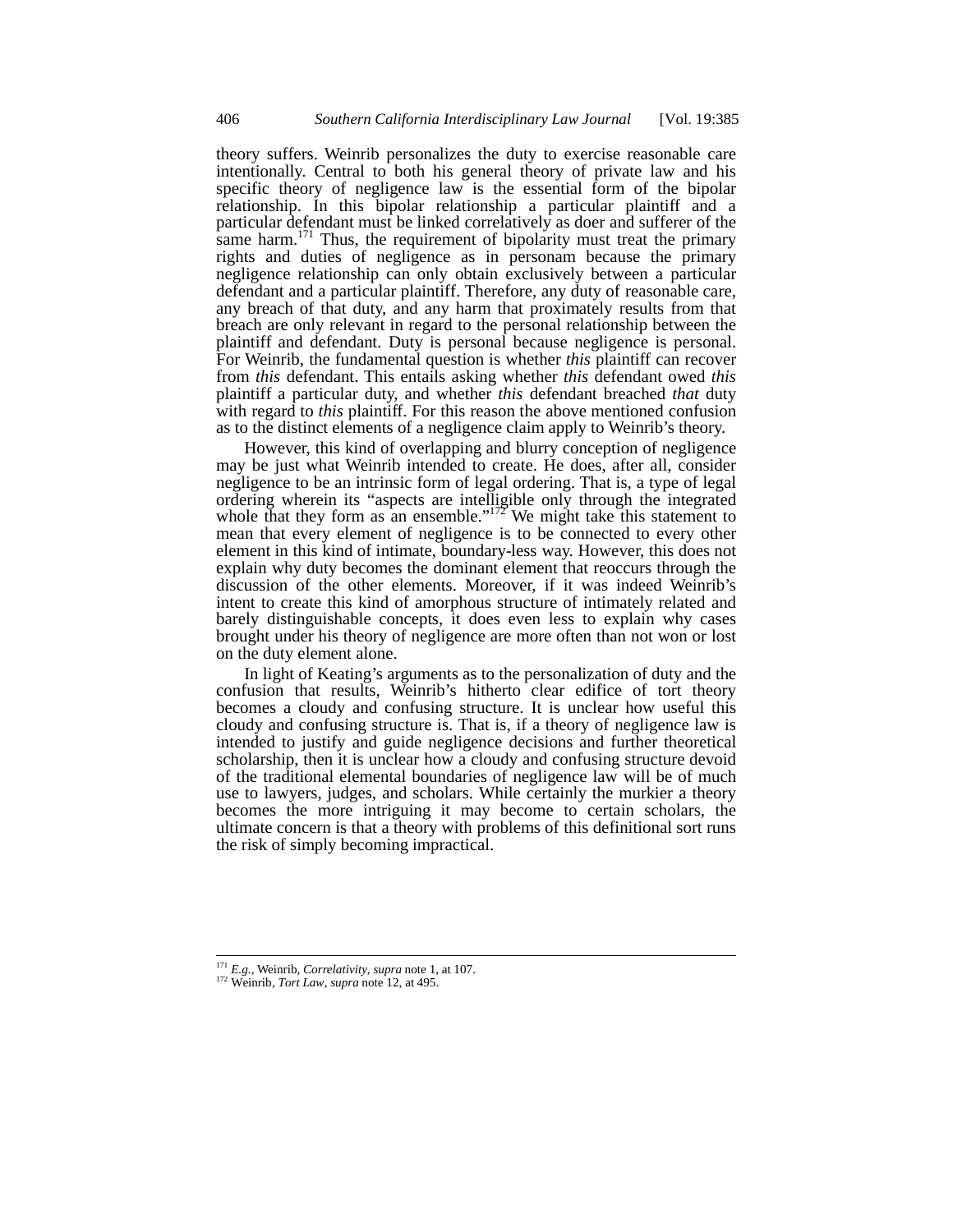## V. FOLLOWING THE THREAD: JUSTIFICATORY FAILURES OF WEINRIB'S THEORY

In continuing to follow the clew laid down by Keating, it becomes apparent that, due to its strong level of personalization resulting from his in personam conception of negligence, Weinrib's theory is unable to account for many of the types of cases found in the body of law concerning claims of NIED.<sup>173</sup> Many successful claims for NIED involve a physical harm done to one party in breach of a duty of care by the defendant, but the plaintiff who is actually seeking to recover on the theory of emotional injury was not the one physically harmed. To adequately account for these cases a theory of negligence must permit recovery for a harm that results from the breach of a duty based on the foreseeability of a completely different harm. The theory must allow liability to extend beyond the manifestation of harm foreseen in generating the duty. Weinrib's theory cannot accomplish this due to the strict mechanics of the bipolar relationship. I will briefly explore this justificatory failure of Weinrib's philosophy by examining bystander cases and cases relating to the mishandling of corpses.

In both types of cases "duty exists independent of the prospect of emotional injury being negligently inflicted.<sup>"174</sup> In bystander cases, the plaintiff, having necessarily been at the scene of the accident, is owed a duty because that plaintiff falls into the class of persons who could have been foreseeably injured by the defendant's negligent conduct that turned out to manifest in the injury or death of a closely situated loved one.<sup>175</sup> In cases related to the mishandling of corpses, the plaintiff is owed a duty of care as a result of the preexisting relationship between the plaintiff family and the defendant mortician.<sup>176</sup> The question is whether liability should extend to an emotional harm that results, in bystander cases, from the breach of a duty that arose to protect against physical harm to the plaintiff when that harm manifested in regards to the plaintiff's loved one, or, in corpse cases, to a breach of a duty to protect against the harmful and disrespectful treatment of the cherished cadaver of the plaintiff's loved one.

In cases where liability is found, it has often been justified on grounds other than corrective justice. It has been argued that liability attaches to these emotional harms simply because agents should bear the responsibility of their negligent conduct even as it pertains to harms done to persons other than those who were physically injured.<sup>177</sup> That is, the defendant who acted wrongly should be responsible for making right all of the harms that he negligently created. Thus, in certain cases such as these, the defendant's liability should be held to exceed the scope of his duty.

Weinrib cannot accommodate this justification or any justification that requires liability to exceed the scope of defendant's duty because such a move would violate the all-important requirement of correlativity that must

<sup>&</sup>lt;sup>173</sup> Esper & Keating, *supra* note 4, at 1264–70.<br><sup>174</sup> *Id.* at 1265 (italics removed).<br><sup>175</sup> *Id.* at 1264–65.<br><sup>176</sup> *Id.* at 1265–66. 177 **P.2d 814, 829 (Cal. 1989).** 177 *See* Thing v. La Chusa, 771 P.2d 814, 829 (Cal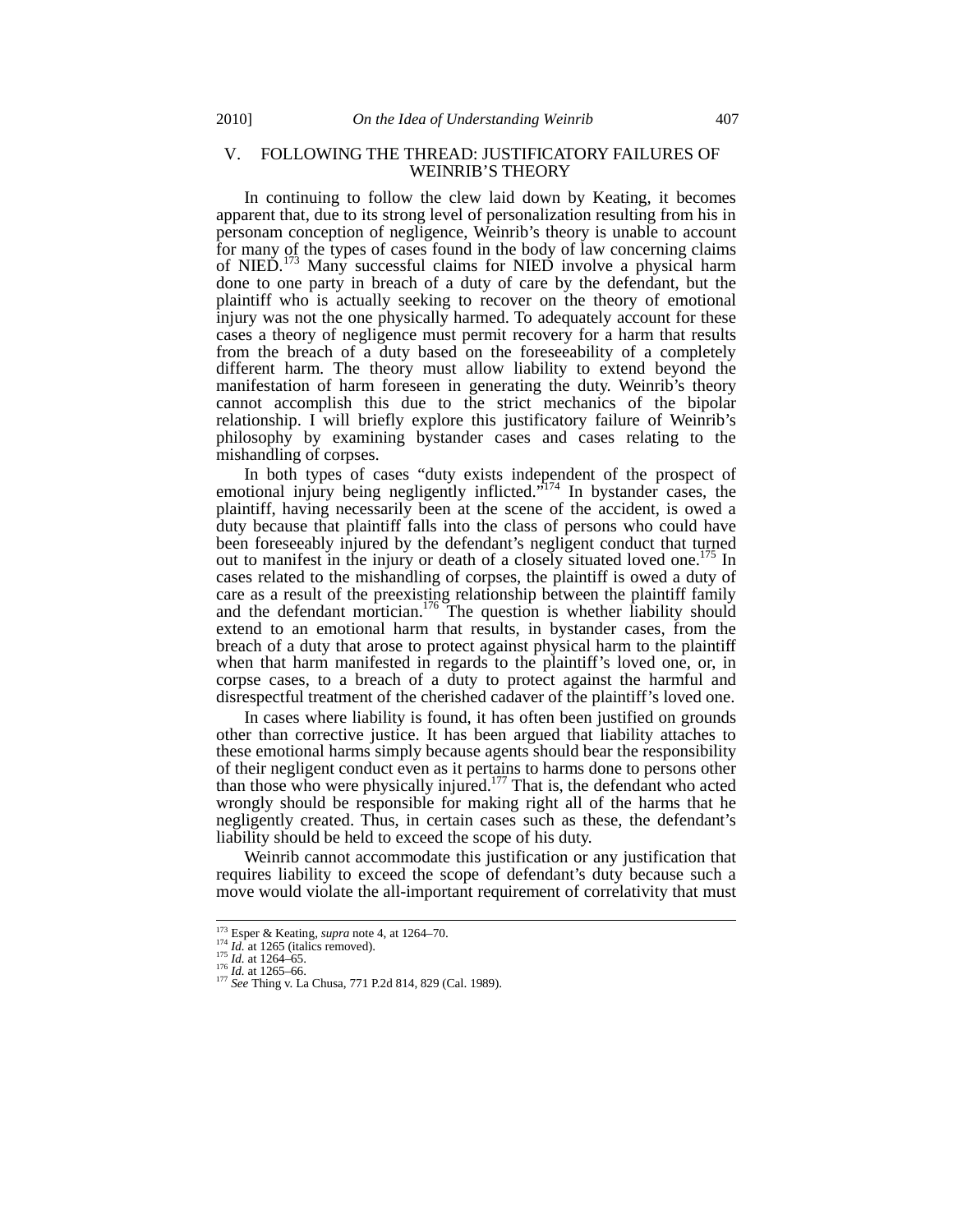hold within the bipolar relationship of the parties.<sup>178</sup> Under Weinrib's theory, "the defendant's wrongdoing consists in creating the potentiality of a certain set of harmful consequences; the plaintiff recovers only if [his or her] injury is within that set."<sup>179</sup> Because we are concerned with the appropriateness of a type of harm, we are concerned with proximate cause in Weinrib's scheme. Given Weinrib's requirement of proximate cause, a defendant is only liable for harms manifesting out of the risks he created that made the act wrongful in the first place.<sup>180</sup> This type of liability stems from the requirement of correlativity. For correlativity to obtain between doing and suffering, a plaintiff and defendant must be bound together as doer and sufferer of the same harm.<sup>181</sup> If a plaintiff suffers a harm whose foreseeability was not what rendered the action wrongful, then the suffering of that harm was not wrongful due to a lack of proximate cause.<sup>182</sup> If the plaintiff does not suffer wrongfully, there is no correlativity binding the parties. Thus, if a bystander, put at risk of physical injury, suffers emotional harm as the result of the defendant's action that was wrongful only with regard to its imposition of an unreasonable risk of physical injury, the harm of emotional injury resulting from the death of a closely situated loved one was not within the scope of the risks imposed that made the defendant's conduct wrongful in the first place. Hence, the suffering of that emotional harm was not wrongful. Therefore, no correlativity exists between doing and suffering, and consequently, the defendant is not liable to the plaintiff for damages. The same holds true for cases relating to the mishandling of corpses. If a mortician is negligent in their treatment of a loved one's corpse, the emotional harm resulting from the mortician's mishandling of that corpse is outside the scope of the duty held by the mortician to ensure the appropriate physical treatment of the corpse.

## VI. CONCLUSION

Weinrib's philosophy results in a strongly personal, relational understanding of negligence. This characteristic of Weinrib's understanding of negligence stems from his broader conception of private law. Generally, in order for a plaintiff to succeed in a private law claim she must show the existence of a bipolar relationship between the parties characterized by correlative normative gains and losses as generated by a violation of the defendant's duty and a correlative infringement of the plaintiff's right. When this understanding is applied to negligence as a subset of private law claims, it results in a conception of negligence as a relationship in personam. The requirements of private law are so dependent on the personal relationship between the plaintiff and defendant that a specific theory of negligence must take a similar form.

Ultimately, the cracks or shortcomings in Weinrib's theory, and indeed the tension alluded to at the opening of this note, are related to this

<sup>&</sup>lt;sup>178</sup> See Weinrib, Causation, supra note 9, at 432.

<sup>&</sup>lt;sup>179</sup> WEINRIB, PRIVATE LAW, *supra* note 2, at 159.<br><sup>189</sup> Weinrib, *Causation*, *supra* note 9, at 416.<br><sup>181</sup> Weinrib, *Causation*, *supra* note 9, at 416.<br><sup>181</sup> See Weinrib, *Causation*, *supra* note 9, at 416.